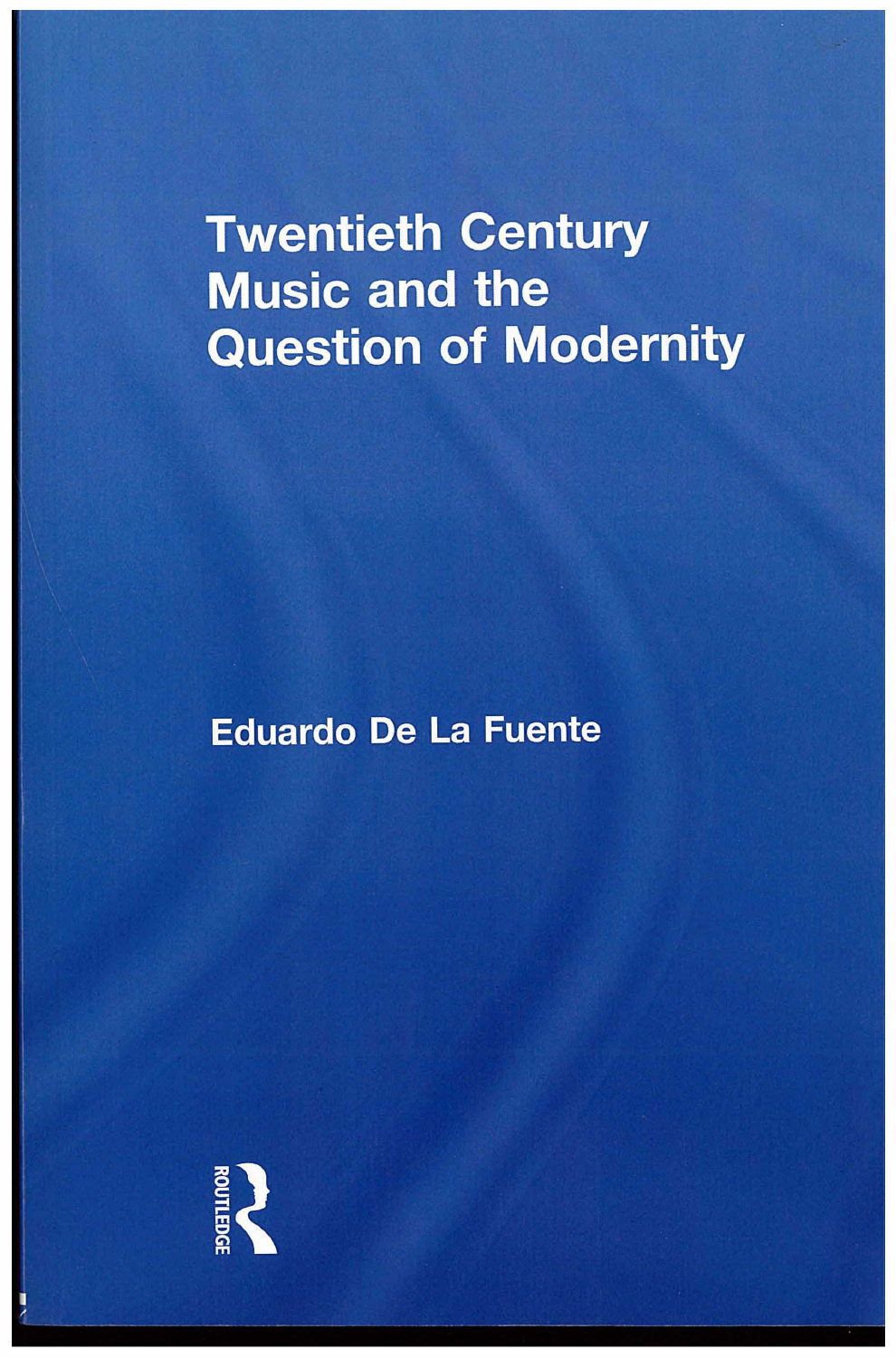# Twentieth Century Music and the Question of **Modernity**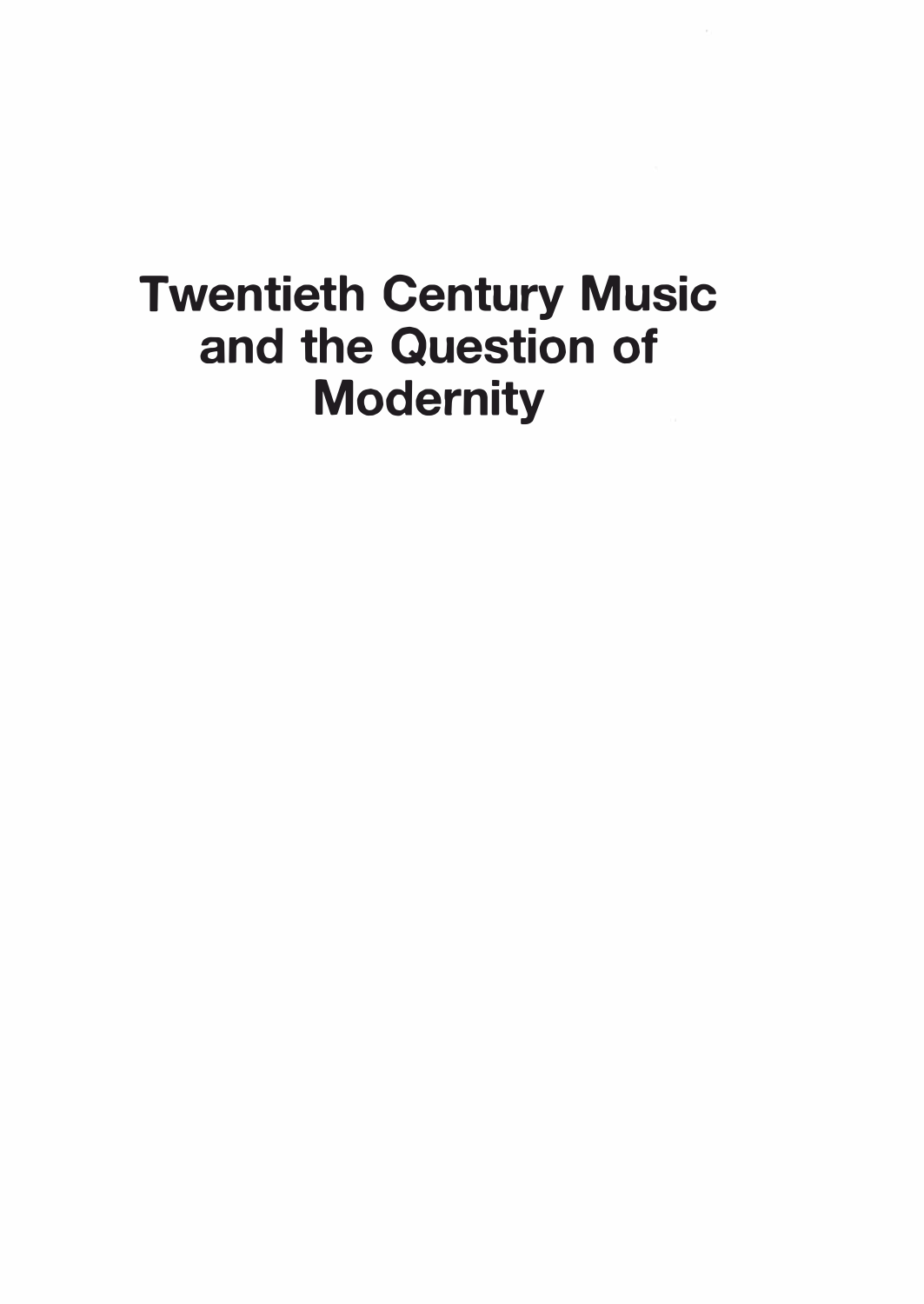# Routledge Advances in Sociology

For a full list of title in this series, please visit www.routledge.com

## 16. Love, Heterosexuality and **Society**

Paul Johnson

#### 17. Agricultural Governance

Globalization and the New Politics of **Regulation** Edited by Vaughan Higgins and Geoffrey Lawrence

## 18. Challenging Hegemonic **Masculinity**

Richard Howson

#### 19. Social Isolation in Modern **Society**

Roelof Hortulanus, Anja Machielse and Ludwien Meeuwesen

#### 20. Weber and the Persistence of Religion

Social Theory, Capitalism and the Sublime Joseph W. H. Lough

#### 21. Globalization, Uncertainty and Late Careers in Society Edited by Hans-Peter Blossfeld,

Sandra Buchholz and Dirk Hofäcker

#### 22. Bourdieu's Politics Problems and Possibilities Jeremy F. Lane

#### 23. Media Bias in Reporting Social Research?

The Case of Reviewing Ethnic Inequalities in Education Martyn Hammersley

#### 24. A General Theory of Emotions and Social Life Warren D. TenHouten

25. Sociology, Religion and Grace Arpad Szakolczai

#### 26. Youth Cultures

Scenes, Subcultures and Tribes Edited by Paul Hodkinson and Wolfgang Deicke

## 27. The Obituary as Collective **Memory**

Bridget Fowler

#### 28. Tocqueville's Virus

Utopia and Dystopia in Western Social and Political Thought Mark Featherstone

## 29. Jewish Eating and Identity Through the Ages

David Kraemer

#### 30. The Institutionalization of Social Welfare A Study of Medicalizing Management Mikael Holmqvist

#### 31. The Role of Religion in Modern **Societies**

Edited by Detlef Pollack and Daniel V. A. Olson

#### 32. Sex Research and Sex Therapy

A Sociological Analysis of Masters and Johnson Ross Morrow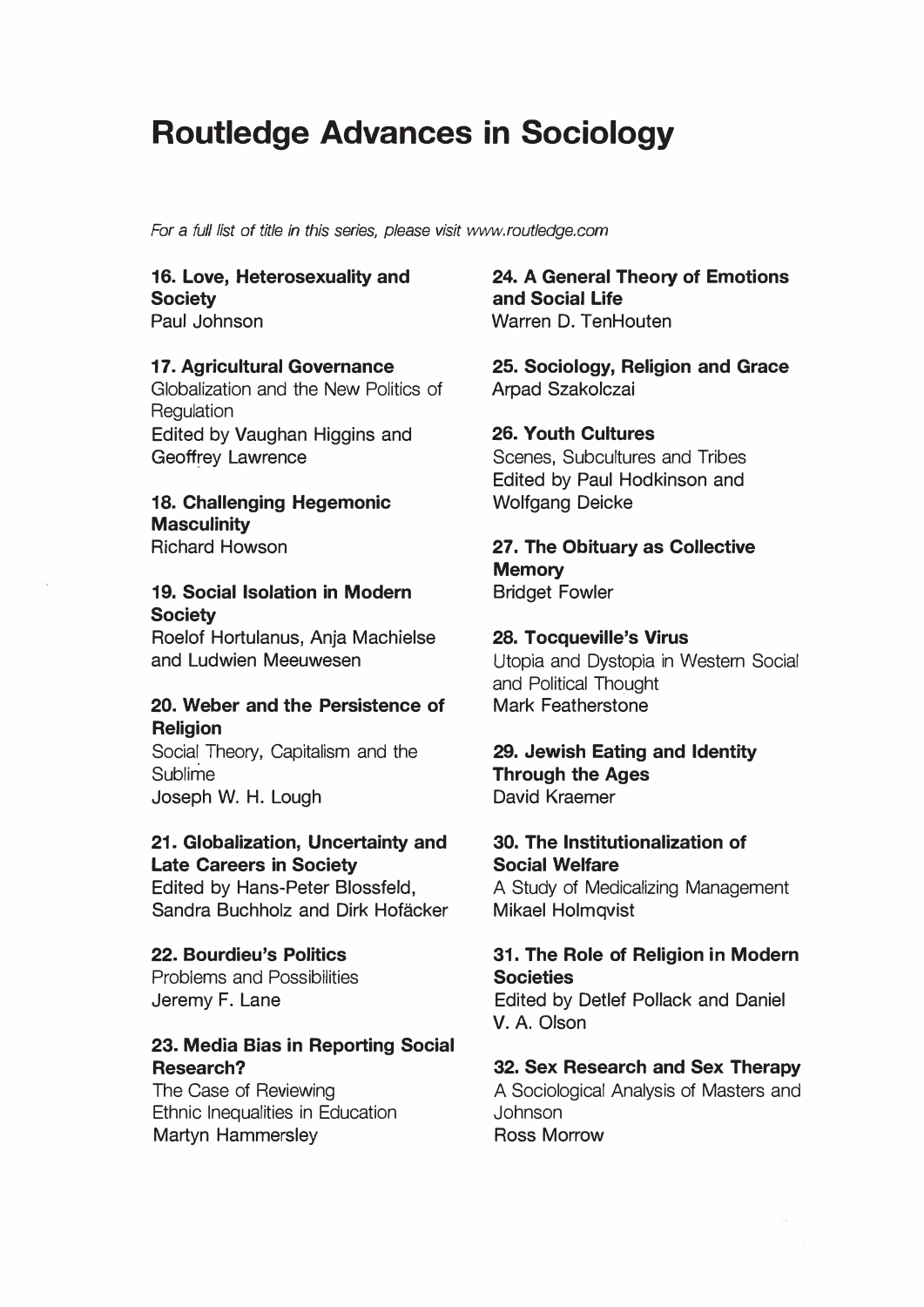#### 33. A Crisis of Waste?

Understanding the Rubbish Society Martin O'Brien

34. Globalization and Transformations of Local Socioeconomic Practices Edited by Ulrike Schuerkens

35. The Culture of Welfare Markets The International Recasting of Pension and Care Systems lngo Bode

36. Cohabitation, Family and **Society** Tiziana Nazio

37. Latin America and Contemporary Modernity A Sociological Interpretation Jose Maurizio Domingues

38. Exploring the Networked Worlds of Popular Music Milieu Cultures Peter Webb

39. The Cultural Significance of the Child Star Jane O'Connor

40. European Integration as an Elite Process The Failure of a Dream? Max Haller

41. Queer Political Performance and Protest Benjamin Shepard

42. Cosmopolitan Spaces Europe, Globalization, Theory Chris Rumford

#### 43. Contexts of Social Capital

Social Networks in Communities, Markets and Organizations Edited by Ray-May Hsung, Nan Lin, and Ronald Breiger

#### 44. Feminism, Domesticity and Popular Culture

Edited by Stacy Gillis and Joanne **Hollows** 

45. Changing Relationships

Edited by Malcolm Brynin and John Ermisch

#### 46. Formal and Informal Work

The Hidden Work Regime in Europe Edited by Birgit Pfau-Effinger, Lluis Flaquer, & Per H. Jensen

#### 47. Interpreting Human Rights

Social Science Perspectives Edited by Rhiannon Morgan and Bryan S. Turner

#### 48. Club Cultures

Boundaries, Identities and Otherness Silvia Rief

### 49. Eastern European Immigrant Families

Mihaela Robila

# 50. People and Societies

Rom Harre and Designing the Social **Sciences** Luk van Langenhove

#### 51. Legislating Creativity

The Intersections of Art and Politics Dustin Kidd

#### 52. Youth in Contemporary Europe

Edited by Jeremy Leaman and Martha Wörsching

53. Globalization and Transformations of Social **Inequality** Edited by Ulrike Schuerkens

54. Twentieth Century Music and the Question of Modernity Eduardo De La Fuente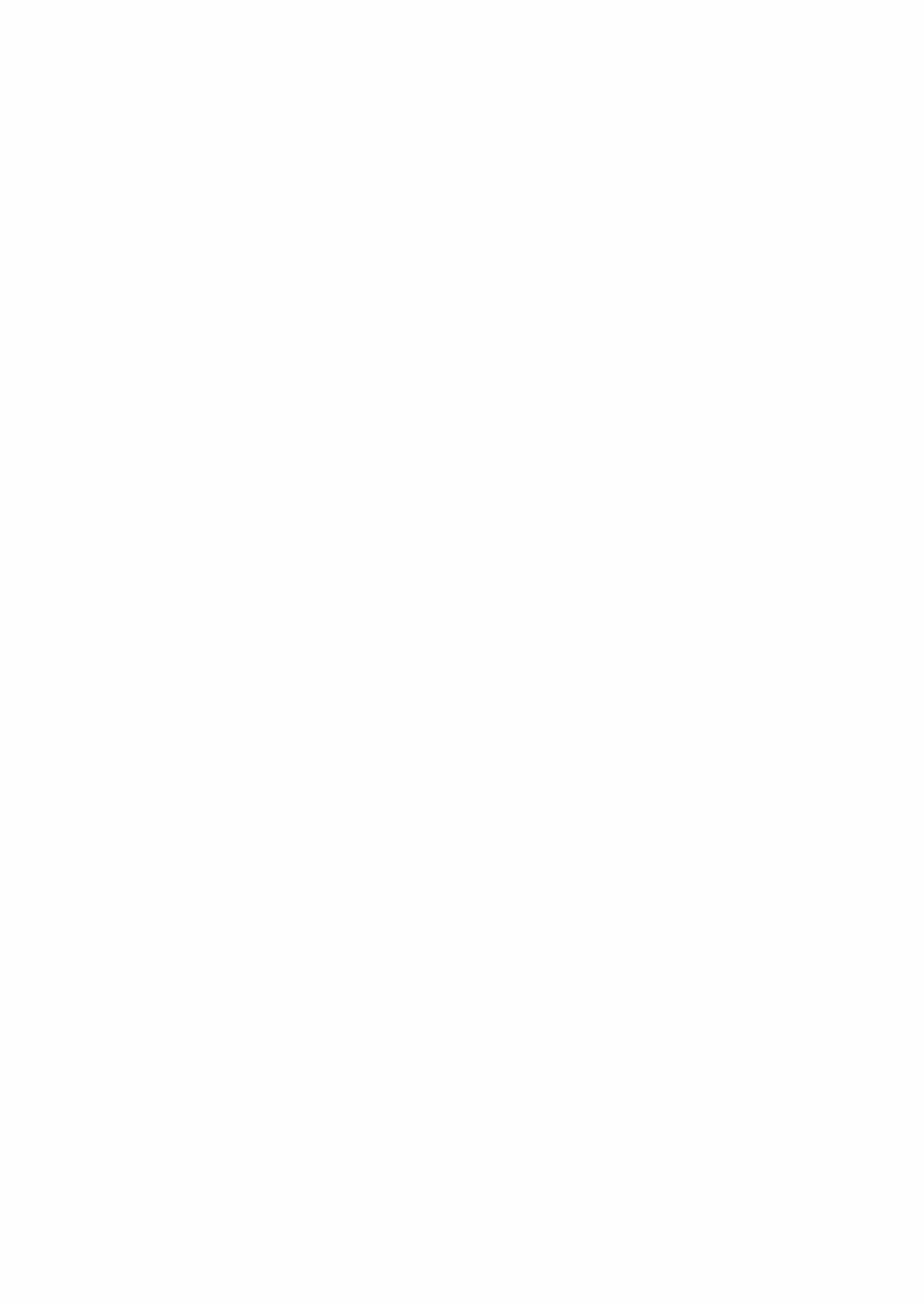# **Twentieth Century Music** and the Question of **Modernity**

**Eduardo De La Fuente** 

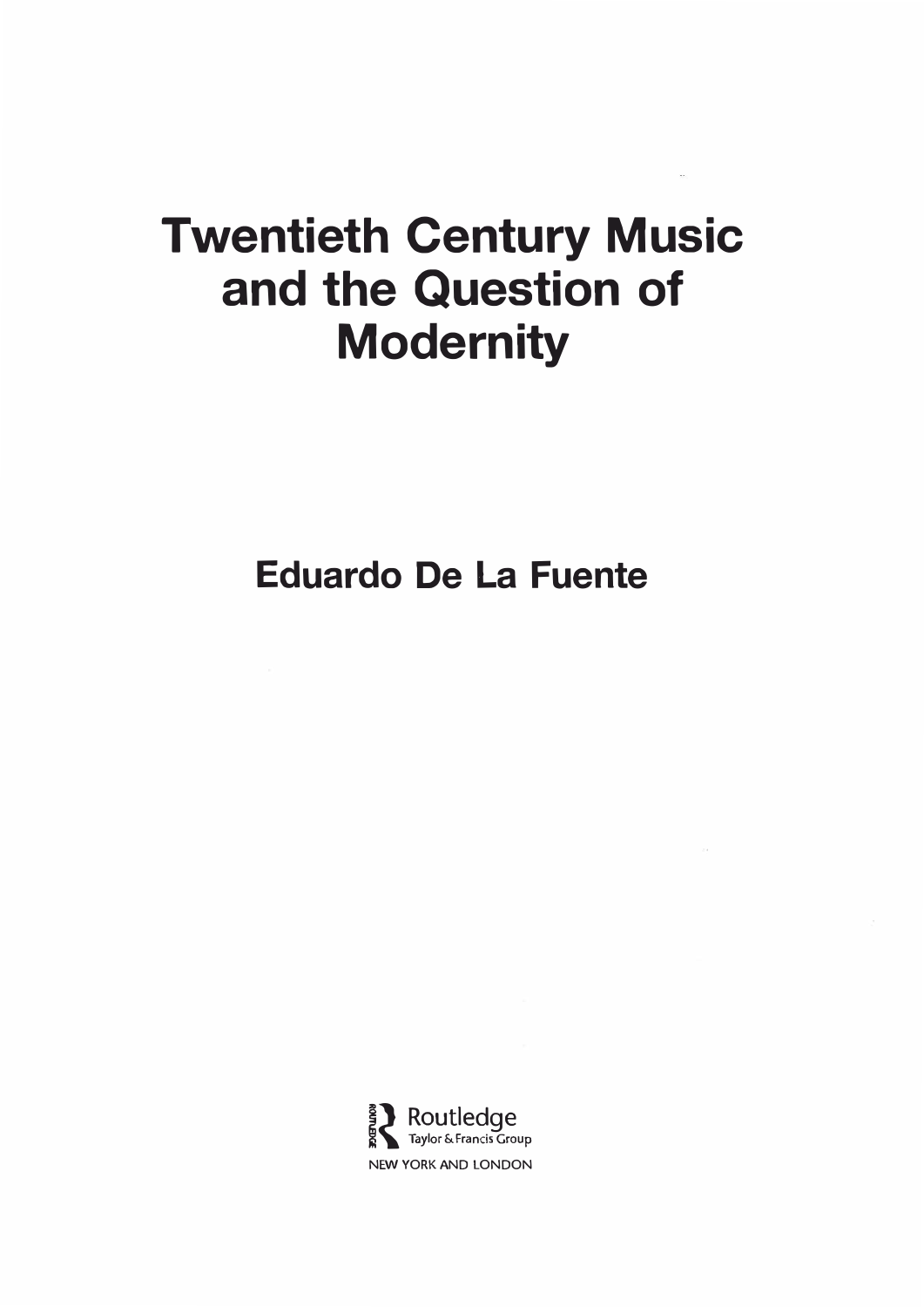First published 2011 by Routledge 711 ThirdAvenue, New York, NY 10017

Simultaneously published in the UK by Routledge 2 Park Square, Milton Park, Abingdon, Oxon OX14 4RN

Routledge is an imprint of the Taylor & Francis Group, an informa business

First issued in paperback 2012

© 2011 Taylor & Francis

The right of Eduardo De La Fuente to be identified as author of this work has been asserted by him in accordance with sections 77 and 78 of the Copyright, Designs and Patents Act 1988.

Typeset in Sabon by Taylor & Francis Books

All rights reserved. No part of this book may be reprinted or reproduced or utilised in any form or by any electronic, mechanical, or other means, now known or hereafter invented, including photocopying and recording, or in any information storage or retrieval system, without permission in writing from the publishers.

Trademark Notice: Product or corporate names may be trademarks or registered trademarks, and are used only for identification and explanation without intent to infringe.

Library of Congress Cataloging in Publication Data Fuente, Eduardo De La.

Twentieth century music and the question of modernity / by Eduardo de la Fuente.

p. cm. - (Routledge advances in sociology; 54)

Includes bibliographical references and index.

1. Modernism (Music) 2. Music-20th century-History and criticism. 3. Music-20th century-Philosophy and aesthetics. 4. Music-20th century-Social aspects. I. Title.

ML197.F86 2010 780.9'04-dc22

2010007189

ISBN 13: 978-0-415-96208-7 (hbk) ISBN 13: 978-0-203-84547-9 (ebk) ISBN 13: 978-0-415-81143-9(pbk)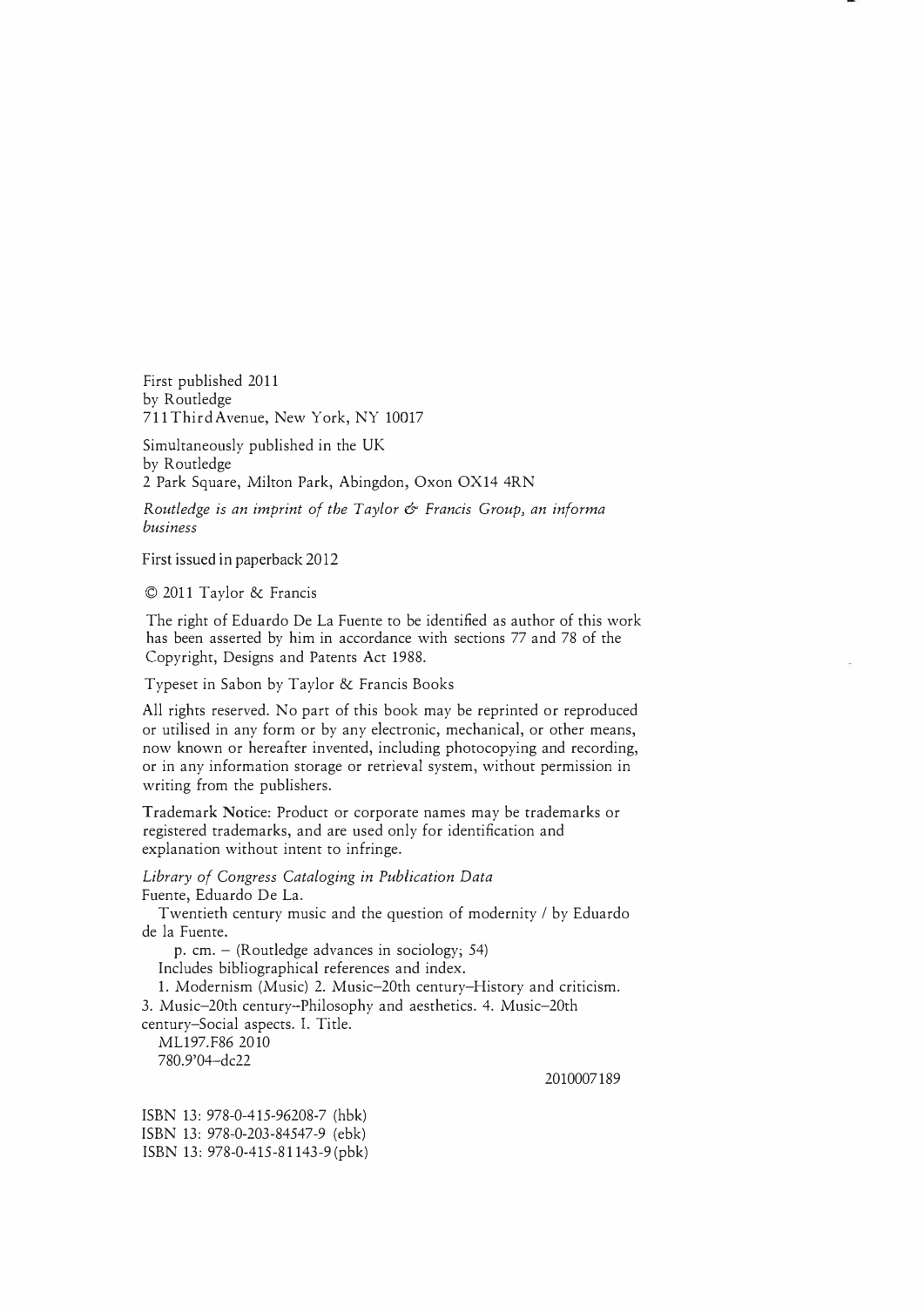# Contents

|                | Acknowledgments                                          | viii         |
|----------------|----------------------------------------------------------|--------------|
|                | Introduction                                             | $\mathbf{1}$ |
| $\mathbf{1}$   | Modernity, Modernism and Music                           | 16           |
| $\overline{2}$ | Myth and Narrative in Twentieth Century Musical Culture  | 31           |
| $\mathfrak{Z}$ | The Structure of Musical Revolutions                     | 40           |
| 4              | Music in Max Weber's Sociology of Modernity              | 53           |
| 5              | Modernity in Theodor Adorno's Philosophy of Modern Music | 67           |
| 6              | Music in Modern Theories of Communication                | 80           |
| $\overline{7}$ | Arnold Schoenberg: The Composer as Prophet               | 91           |
| 8              | Igor Stravinsky: The Composer as Priest                  | 103          |
| 9              | Pierre Boulez: The Composer as Ascetic                   | 115          |
| 10             | John Cage: The Composer as Mystic                        | 126          |
| 11             | From Avant-Gardism to Post-Modernism                     | 138          |
|                | 12 Musical Re-enchantment?                               | 154          |
|                | Bibliography<br>Index                                    | 168<br>181   |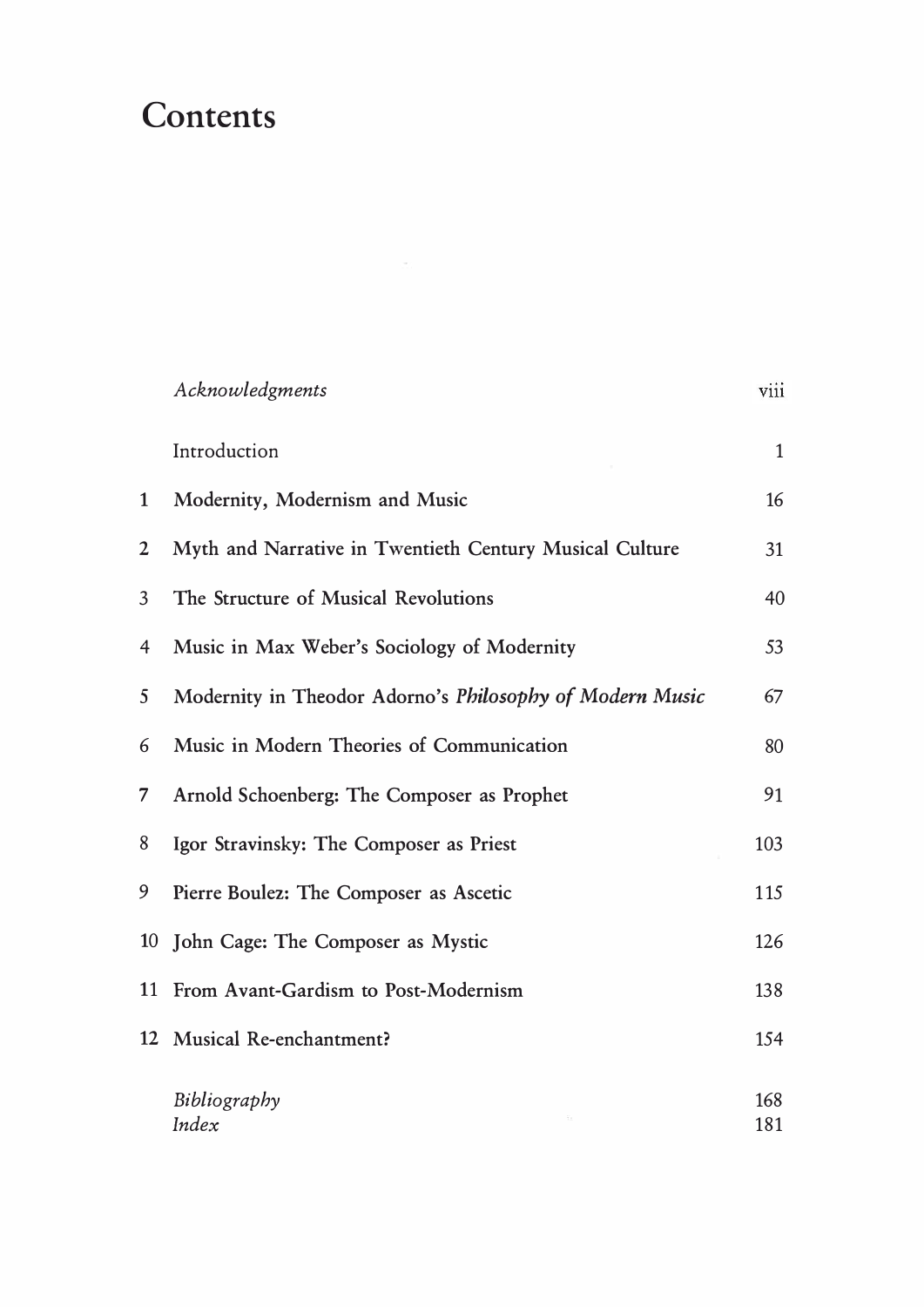# Acknowledgments

This project has been in the pipeline for a great number of years and therefore has benefited from the input of a long list of people.

I would like to thank Tony Bennett for supervising a much earlier incarnation of this study as a PhD thesis at Griffith University, under the title 'Music, Modernity and Social Theory'. The author put the 'music and modernity' project to one side for a number of years until it was given a new lease of life during a period spent as a Faculty Fellow at the Yale Center for Cultural Sociology, in April-June of 2005. In addition to providing a desk in the lovely Queen Anne Revival Mansion that houses the Center for Cultural Sociology, and access to one of the great research libraries, Jeff Alexander, Phil Smith and Ron Eyerman offered a congenial intellectual environment for discovering afresh the possibilities present in a cultural sociology. Phil Smith also offered the perceptive advice that the project sounded like a 'Routledge kind of book' and I am pleased the publisher agreed with him. It was during my period at Yale that I was also able to reacquaint myself with'those wonderful Exeter sociologists Bob Witkin and Tia DeNora, who also happened to be passing through New Haven at the time. Their work is a constant source of inspiration; as are the writings of Bernice Martin, a pioneer in the field of the sociology of avant-garde cultures. The latter I only know through her publications but, as the contents of this book reveal, her study A Sociology of Contemporary Cultural Change has been a constant companion during the writing of Twentieth Century Music and the Question of Modernity. It was Gary Easthope, a colleague during my years at the University of Tasmania, who decided to bequeath his copy of Martin's book to a young cultural sociologist then struggling to work out how to write meaningfully about the topic of the arts and cultural change. Martin's work, like the visit to Yale, turned out to be just the tonic I was looking for.

During the writing phase, I was fortunate to have conversations about music and modernity with various other old and new colleagues - John Lechte, John Potts, and Alison Leitch at Macquarie University; and Agnes Heller, Philip Flavin, Peter Murphy, and David Roberts at Monash University. The latter two have an uncanny capacity to preempt where I will head next in my own thinking. I still find it difficult to believe that Chapters 7 and 10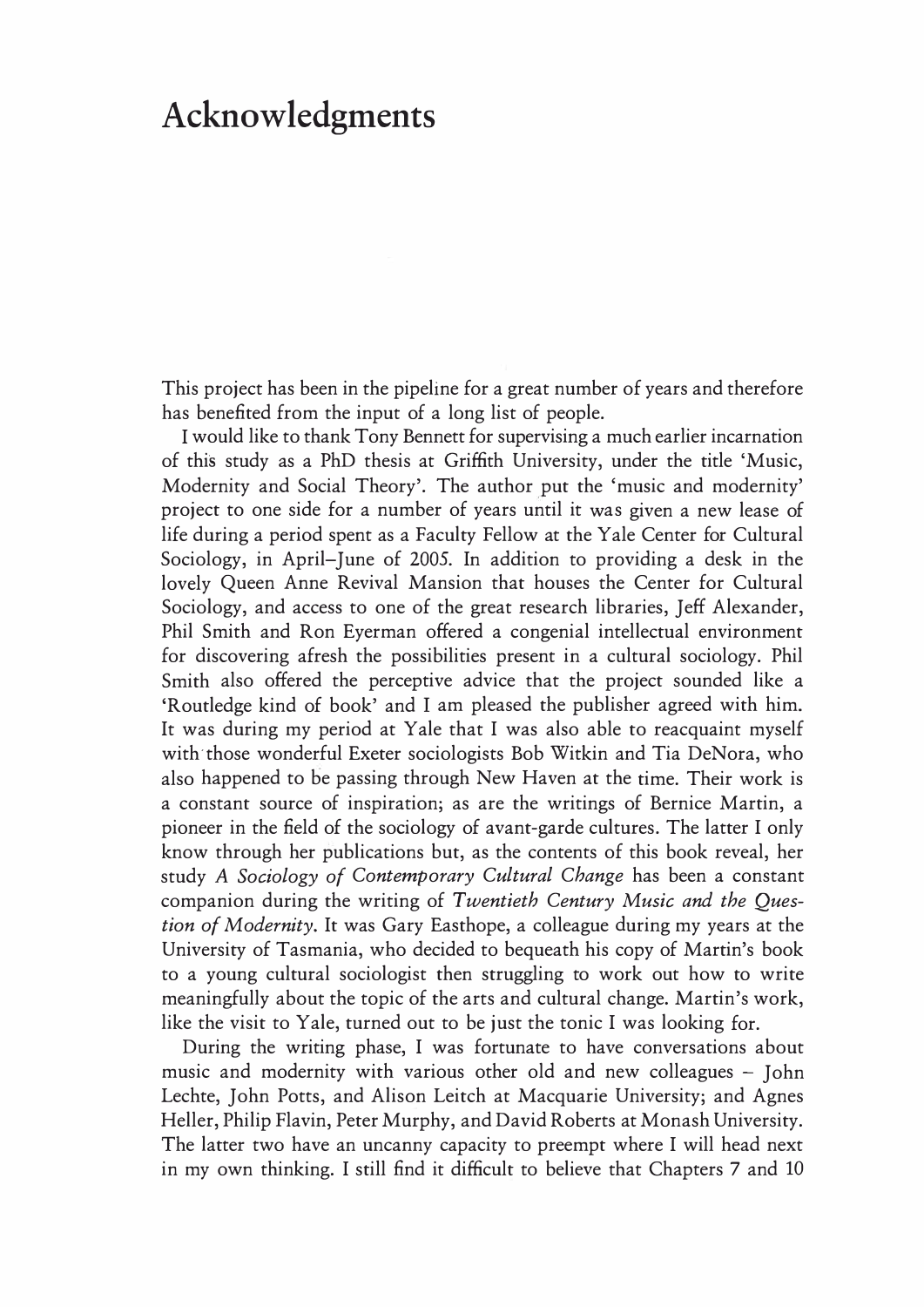were anticipated by a conversation the three of us had over lunch in a Carlton hotel in Melbourne, in December of 1999. Peter Murphy also commented on drafts of chapters and I thank him for his editing abilities. I have also been fortunate, during the last three years, to supervise some very talented postgraduate and honors students. I would like to especially thank Michael Walsh and Lawson Fletcher for letting me use them as sounding boards.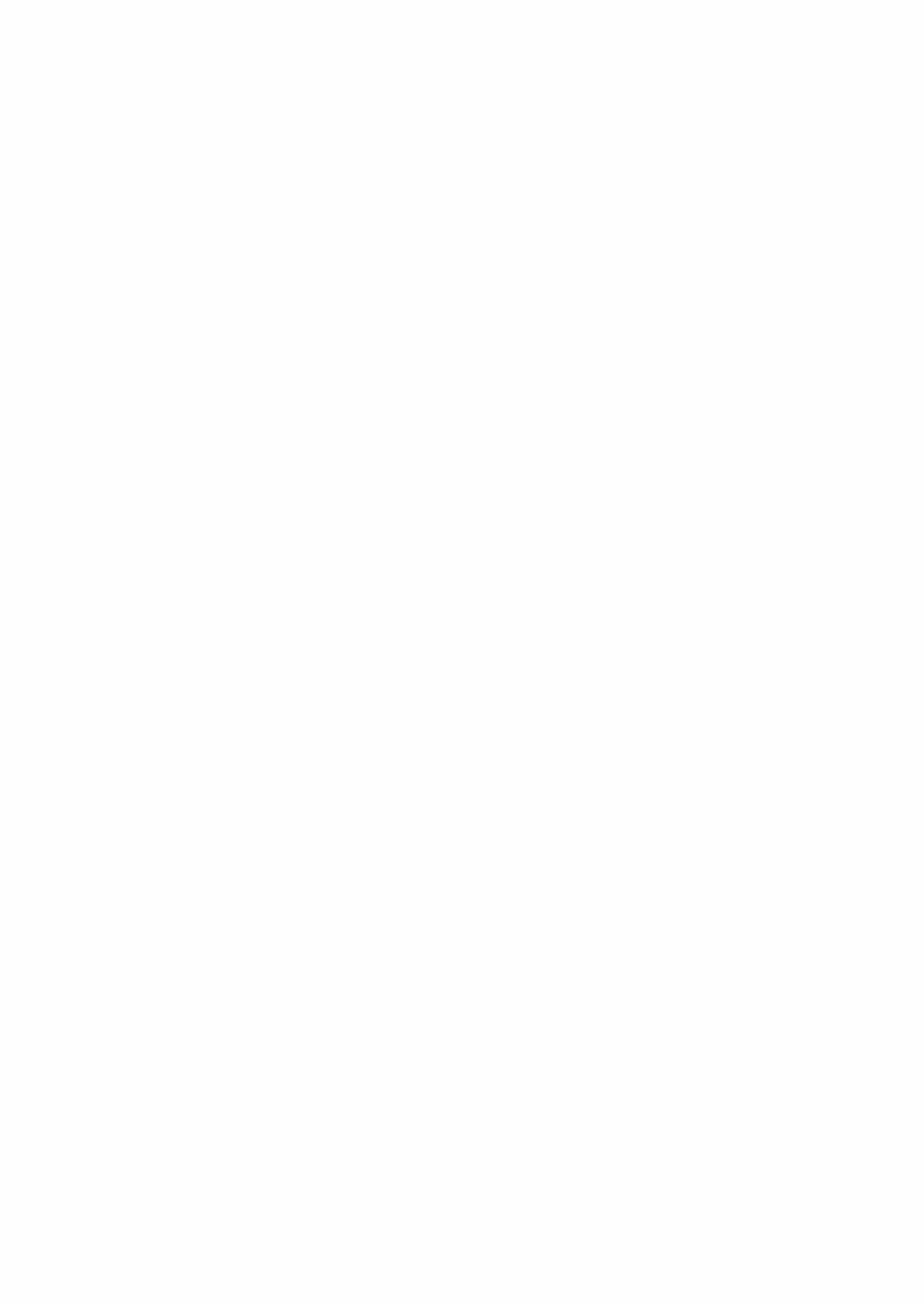# Introduction

The conductor Sir Simon Rattle's television series about twentieth century art music, and accompanying book (Hall, 1996), has the intriguing title of Leaving Home. The underlying metaphor is explained thus: 'It has been a century of emigration and exile, both voluntary and forced. But "leaving home" is also the dominant metaphor for a time in which all the certainties, social, political and artistic have migrated' (Hall, 1996: 1). The author admits that 'Beginnings can be deceptive' and the twentieth century 'began in a state of relative calm' (Hall, 1996: 1). After all, the era just before and immediately after the beginning of the century was known as the 'Belle Epoque' and the artistic 'culture was still bourgeois, the musical style Romantic' (Hall, 1996: 1). Yet underneath the surface lay a certain uncertainty concerning the effects of new scientific and technological developments (i.e. , the motor car, airplane, telephone, cinema, gramophone, X-ray, etc.). Additionally, the new physics undermined 'Newton's theory that the world was stable and mechanically ordered'; while the birth of psychoanalysis led to the view that the 'irrational nature of the unconscious might ... be as important in human behavior as the conscious mind' (Hall, 1996: 2).

However, why music and 'leaving home'? Music provides an ideal metaphor for this process because, in the first decade of the century, there was a significant retreat from the principle of tonality and regular pulse. It was the 'wish to explore worlds lying outside normal experience' that led to the abandonment of tonality and to an 'unprecedented importance to rhythm' (Hall, 1996: 3). Around 1900, composers started - essentially for the first time - to seriously question the humanistic and rationalist cosmology that had prevailed since the Renaissance. In the tonal system, human beings were still 'in harmony with themselves and the world, while at the same time being expressive and dynamically purposeful' (Hall, 1996: 3). Whether we are speaking of Arnold Schoenberg's 1909 melodrama Erwartung, which attempts to capture the inner turmoil of a 'woman searching for her lover,' or Igor Stravinsky's re-creation of a 'barbaric, pagan world' in the 1913 ballet score for the Rite of Spring, the tonal system 'proved unsuitable for those who wanted to look at human experience from another perspective' (Hall, 1996: 3).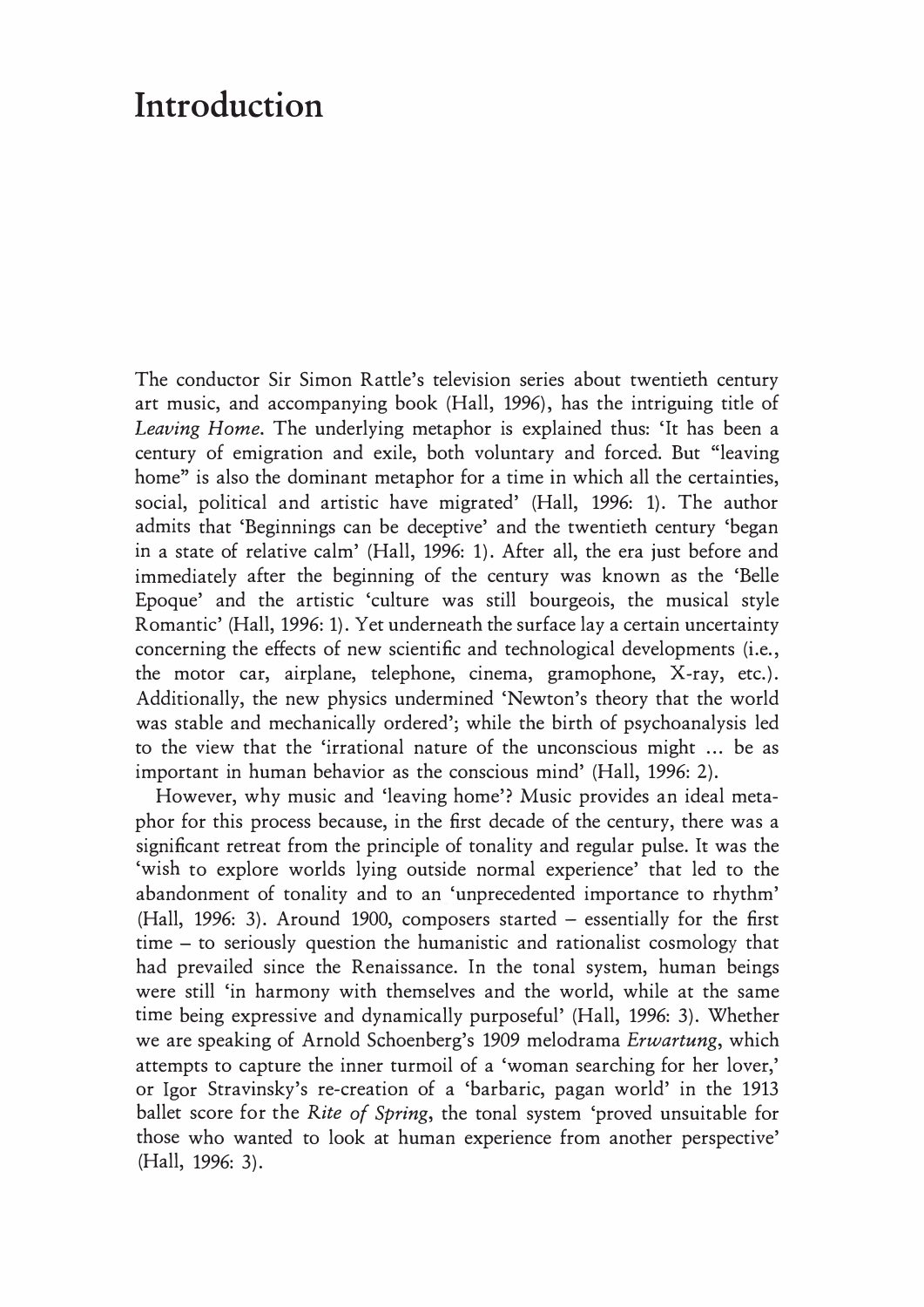But, in the case of music, the metaphor of 'leaving home' has an added implication. It also signifies that musical form had itself abandoned the notion of a 'home' or tonic key:

The tonal system, which Schoenberg abandoned before the First World War, is based on the idea that a piece of music should be like going on a journey, in which you know full where you will end up  $-$  namely, back home ... 'home' is the 'tonic' triad of the key that the composer has selected for the piece. Returning to the home key and ultimately finding rest on its tonic chord gives music written in the tonal system, its sense of direction and purpose ... Just as the point where all the certainties and empires and old social order were beginning to crumble ... so music was leaving home, abandoning tonality, seemingly forever.

(Hall, 1996: 25)

One has to be careful in drawing direct homologies between music and social life. As Theodor Adorno (1976: 203-4) correctly observes, 'Society is not, as a hardened dialectical-materialist doctrine pummels into its followers, directly, tangibly and, in the jargon of that doctrine, "realistically" continued in its works of art.' Any sociological theory that 'ignores this remains ... sober, in terms of musical sociology' and leaves that sociology open to 'decretive fantasizing' (Adorno, 1976: 204).

However, there is something inherently interesting for the social theorist of modernity in the notion that the shifts in musical language, of the early part of the twentieth century, were akin to 'leaving home.' The notion of 'leaving home' can be seen as an analogy; but it can also be as a narrative construction. In this respect, musicians are in the same boat as social theorists  $-$  even though the chosen medium of the former is sound rather than theoretical concepts. Like the social theorist, the modern musician has had to construct a narrative regarding the 'modern' and what the present, past and future means to their art.

There is a growing recognition that all frameworks for imagining modernity are stories in and of themselves. Jeffrey Alexander (2003:193; 199) makes the dramatic claim that 'really broad intellectuals' are like prophets and priests, and that the task of the intellectual is to 'interpret the world' and that to do so in a 'meaningful, reassuring, or inspiring manner means that intellectuals must make distinctions.' For intellectuals, defining the meaning of their 'time' means identifying a past 'that preceded the present' and also offering their audiences 'a compelling account of why it was superseded' (Alexander, 2003: 199). Similarly, Peter Osborne (1995: 16) writes that 'the role of so-called "theories of modernity" ... [is] to provide content to fill the form of the modern, to give it something more than an abstract temporal determinacy.' He also proposes that, as a 'periodizing concept,' modernity registers a 'break' that establishes the 'differential character of its own time and that which precedes it' (Osborne, 1995: 16).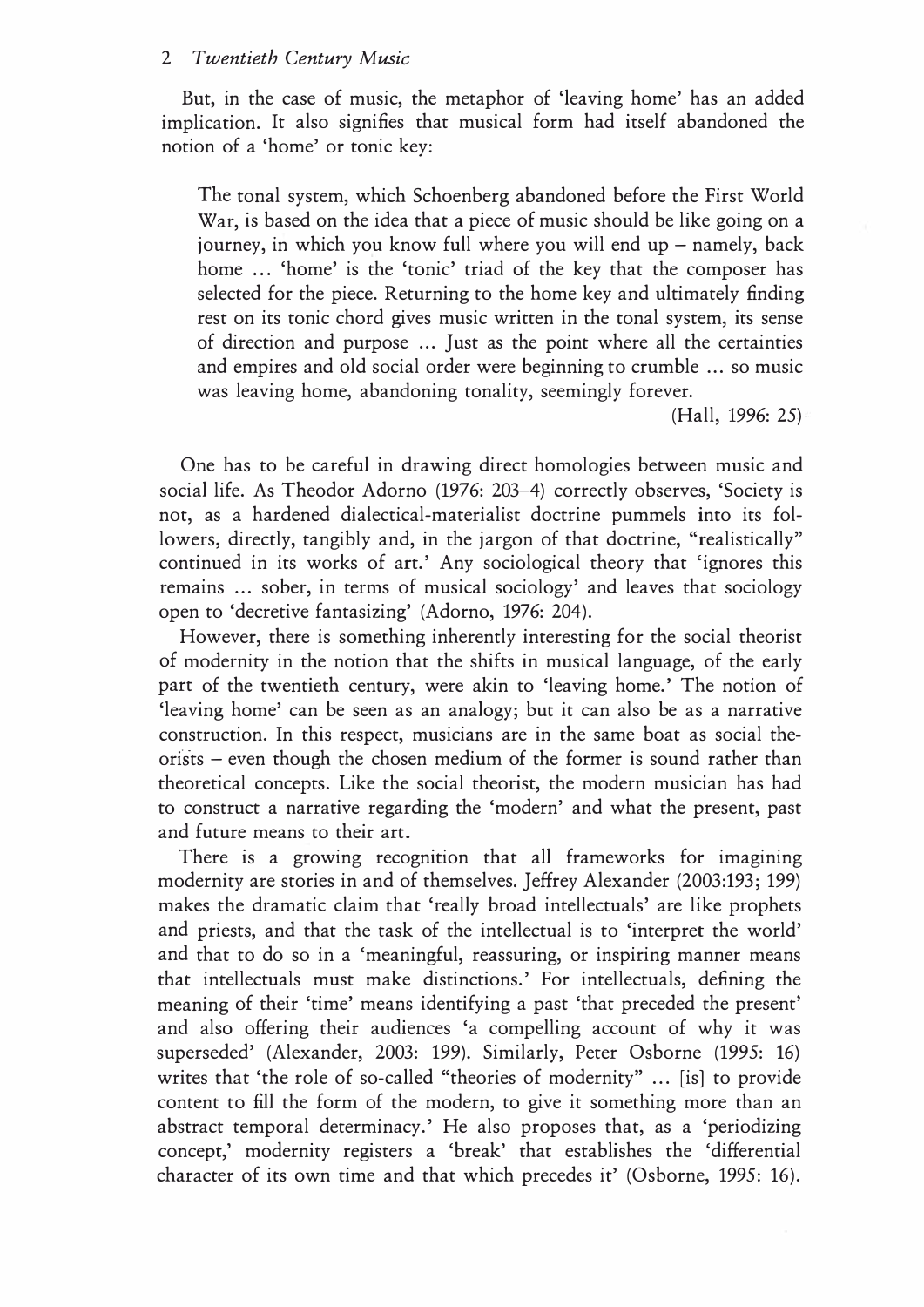The aesthetic and cultural consequences of attempts to establish the 'differential character' of modernity, in the realm of music, is one of the major themes of this book.

To return to the metaphor with which we began – the idea that modernity is like 'leaving home' is present, not just in histories of twentieth century music, but also in sociological theoretical accounts. One of the major modern philosophers to write about music, Adorno, could be said to have written about modernity from the vantage point of permanent exile. Indeed, many of his most famous texts were written during his exile in California. In his 1993 Reith Lectures on the subject of intellectuals, Edward Said (1994: 97) proclaims: 'Paradoxical, ironic, mercilessly critical, Adorno was the quintessential intellectual, hating all systems ... with equal distaste.' It is not surprising then that Adorno (1973: 133) sees in modern music 'the surviving message of despair from the shipwrecked.'

However, it wasn't just Adorno who identified with the sociological theme of modernity as a case of 'leaving home.' In The Homeless Mind, Peter Berger, Brigitte Berger and Hans Kellner (1974: 82) propose that with the decline of religion, and the acceleration of secularization-rationalization, 'modern man has suffered from a deepening condition of "homelessness"' (emphasis in the original). They compare the rootless quality of modern man's 'experience of society' to the sociological process of migration and claim that it has led to 'a metaphysical loss of "home" ... [that] is psychologically hard to bear' (Berger, Berger and Kellner, 1974: 82).

The question is then: what are the existential, aesthetic and even moral consequences of conceiving modernity as a case of 'homelessness'? Again, there are significant overlaps between the musical and sociological narratives regarding the feeling of homelessness that accompanies modernization. The first sociological theorist to place music at the centre of a discussion of modernity was Max Weber, and his profound ambivalence regarding the cultural. consequences of 'disenchantment' are particularly acute in the case of music. Leaving to one side the details of Weber's own sociology of music, which we will examine more fully in Chapter 4, it is worth noting that the musical condition of homelessness (i.e., of music composed without a tonal centre) is exacerbated by rationalization. Crook, Pakulski and Waters (1992) describe the cultural consequences of musical rationalization in this manner:

Weber's sense that music offers the paradigm case of cultural rationalization finds some confirmation in the observation that it is music that becomes the least penetrable of the modernist arts. A non-expert has at least some point of contact with painting, which can be looked at first one way and then another as a visual field. Without quite high-grade skills in music (a capacity to read the score, a basic knowledge of traditional harmony) a twelve-tone composition is simply noise.

(Crook, Pakulski and Waters, 1992: 76n)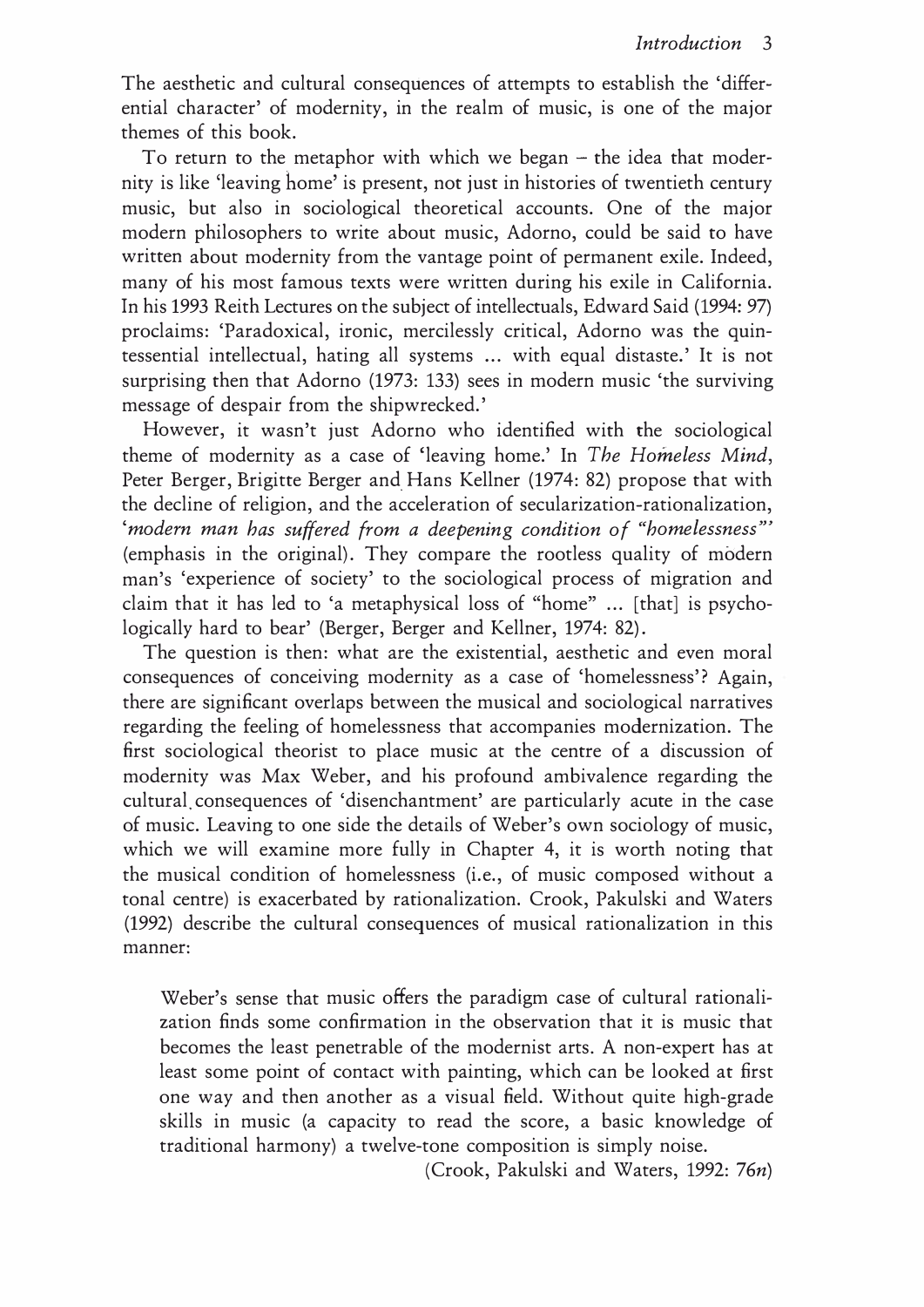However, it would be misleading to simply characterize modern music as hyper-intellectual or rationalism 'gone mad'; twentieth century music also lends weight to the sociological theory that 'control' and 'chaos' are close allies. As we shall see in Chapter 9, the French composer Pierre Boulez has a well-earned reputation as one of the 'ultra-rationalists' of twentieth century music. However, in conversation with the philosopher Michel Foucault, he speaks of musical works that are 'unique events' and essentially contingent in character:

In Classical and Romantic music ... there are schemas which one obeys, The movements of a symphony are defined in their form ... they are distinct from one another, most of the time actually separated by a pause, sometimes tied by a transition that can be spotted. The vocabulary itself is based on 'classified' chord ... Progressively, these reassuring elements have disappeared from 'serious' music ... Musical works have tended to become unique events ... not reducible to any guiding schema, a priori.

#### (Foucault and Boulez, 1985: 8)

How to make sense then of musical modernity, which seems to be governed by both order and disorder, both rationality and irrationality, and both the will-to-form and the will-to-contingency? One sociological theorist to address the double-sided character of modernity has been Zygmunt Bauman. Bauman (1997: 10) proposes we 'define modernity as the time, or way of life, in which order-making consists of dismantling of the "traditional", inherited and received order; in which "being" means a perpetual new beginning.' For him, modernity is an attempt to classify, organize, tame and 'purify'  $-$  in short, it is a 'man-made order' that attempts to limit what is 'out of place' (Bauman, 1997: 6). Bauman's analysis of modernity echoes the account of classificatory schemas in British anthropologist Mary Douglas's (1966) Purity and Danger. Douglas writes of the will-to-purify: 'Dirt offends against order. Eliminating it is not a negative movement, but a positive effort to organize the environment' (cited in Bauman, 1997: 7).

Three additional points can be made about Bauman's conception of modernity. The first is in relation to the 'perpetual new beginning' part of his definition – what we might refer to as the temporal dimension of modernity. Bauman (1997: 10) claims that once the work of 'purifying' or 'ordermaking' becomes a 'conscious/purposeful activity' what happens is that, 'instead of keeping intact the way in which things were,' the activity of 'taking care of order' results in the 'introduction of a new, and by the same token, artificial order.' This consciousness of a 'new beginning,' or a 'momentous change in the status of order coincided with the advent of the modern era' (Bauman, 1997: 10). A second, and related issue, is that Bauman (1997: 11) tends to see every order as producing its own 'disorders; each model of purity has its own dirt that needs to be swept away.' This where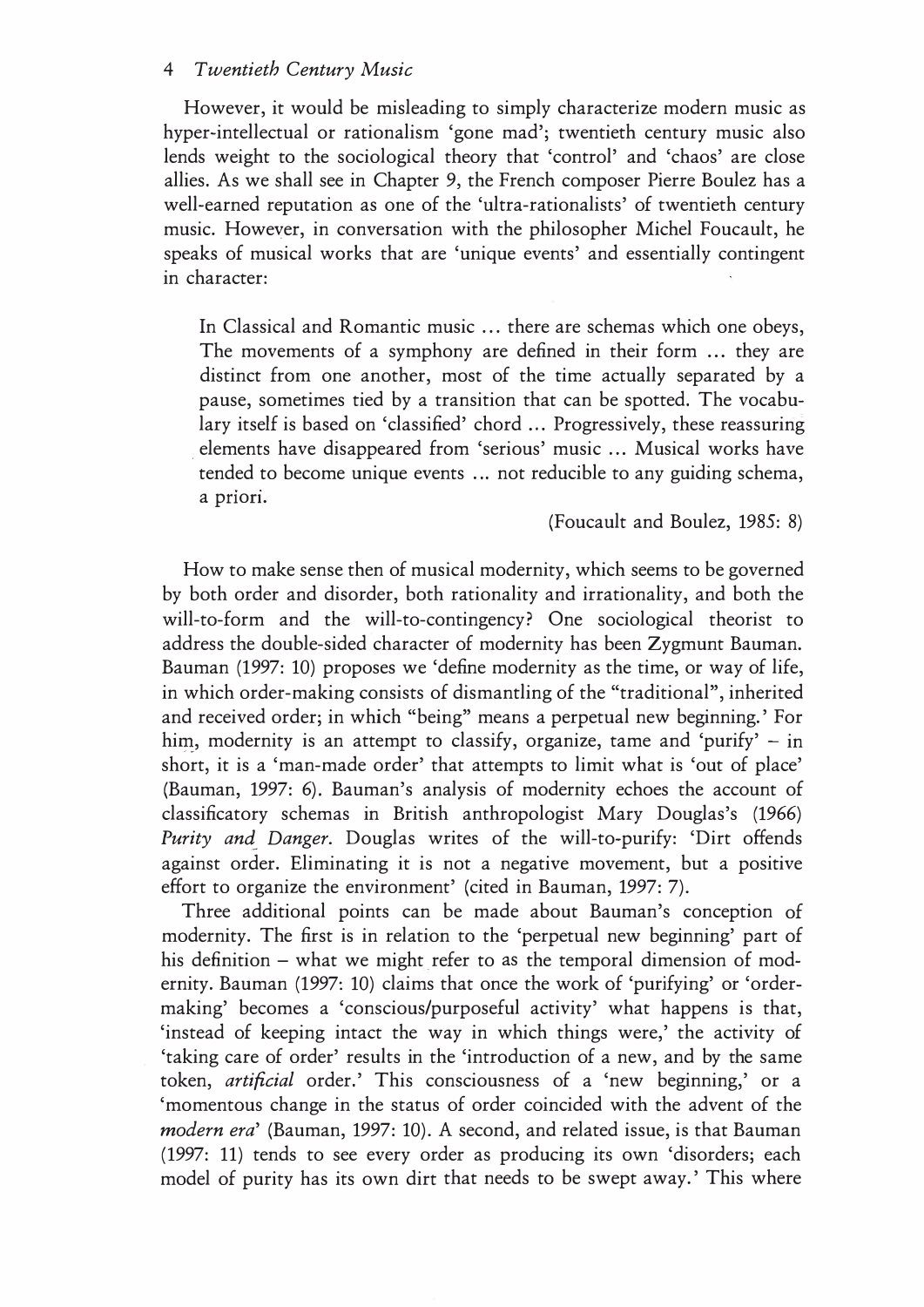order and disorder become psychically and practically linked in modernity. Bauman (1997: 11) writes: 'We may go a step further and say that the "order-making" now becomes indistinguishable from announcing ever new "abnormalities", drawing ever new diving lines.' Which brings me to the third and perhaps decisive element in Bauman's theory of modernity  $$ namely, the 'fantasies' regarding the need to impose order that modern culture ushers in. As the modern world is 'notoriously unstable and constant solely in its hostility to everything constant, the temptation to arrest the movement, to bring the perceptual change to a halt, to install an order secure against all further challenges, becomes overwhelming and very difficult to resist' (Bauman, 1997: 11). For Bauman this is the essence of all modern totalitarian ideologies; it also lends modernity an inescapable premodern desire to halt processes of change that are largely beyond one's control.

Does this image of modernity resonate with the culture and practices of twentieth century music? One of the constant themes in that musical culture has been the topic of change and how to cope, classify and order that unprecedented change. A reader opening any book about the history of twentieth century music will be struck by the ritualistic mention of how much musical styles changed in the period 1900-999. To cite one such example:

In the last hundred years, musical styles have changed at an unprecedented rate ... Composers have flown in the face of existing orthodoxies, deliberately flouting established rules, some of them only newly established.

(Ford, 2002: 2)

Notice how, in this quote, the pace of change is itself important. Time matters to modern culture. A common myth, perpetuated by moderns, is that their time is 'unique' or somehow more 'special' or 'challenging' than earlier epochs. As Hans Blumenberg (1993: 457) says, in The Legitimacy of the Modern Age, '(w]e acknowledge as an "epoch" only what has been summoned up by the rhetorical hyperbole that speaks of the "epoch maker".' In the case of twentieth century musical culture, 'epoch-making' duties have fallen upon 'epoch-defining' works, and 'epoch-defining' stylistic innovations, as much as 'epoch-defining' composers. We explore some of these myths and narratives regarding musical change, and the 'structure of musical revolutions,' in Chapters 2 and 3 of this book.

But, where there is order, there is also, explicitly or implicitly, disorder. Thus, as with Bauman's double-sided modernity, unprecedented change produces an unprecedented amount of 'dirt,' as well as attempts  $-$  often failed attempts!  $-$  to purify, clean and order that dirt. There are many contenders for the category of the 'dirt' within twentieth century musical culture: noise, chance, dissonance, silence, harmony (yes, even harmony became problematic), style, past styles, popular styles, the musical syntax of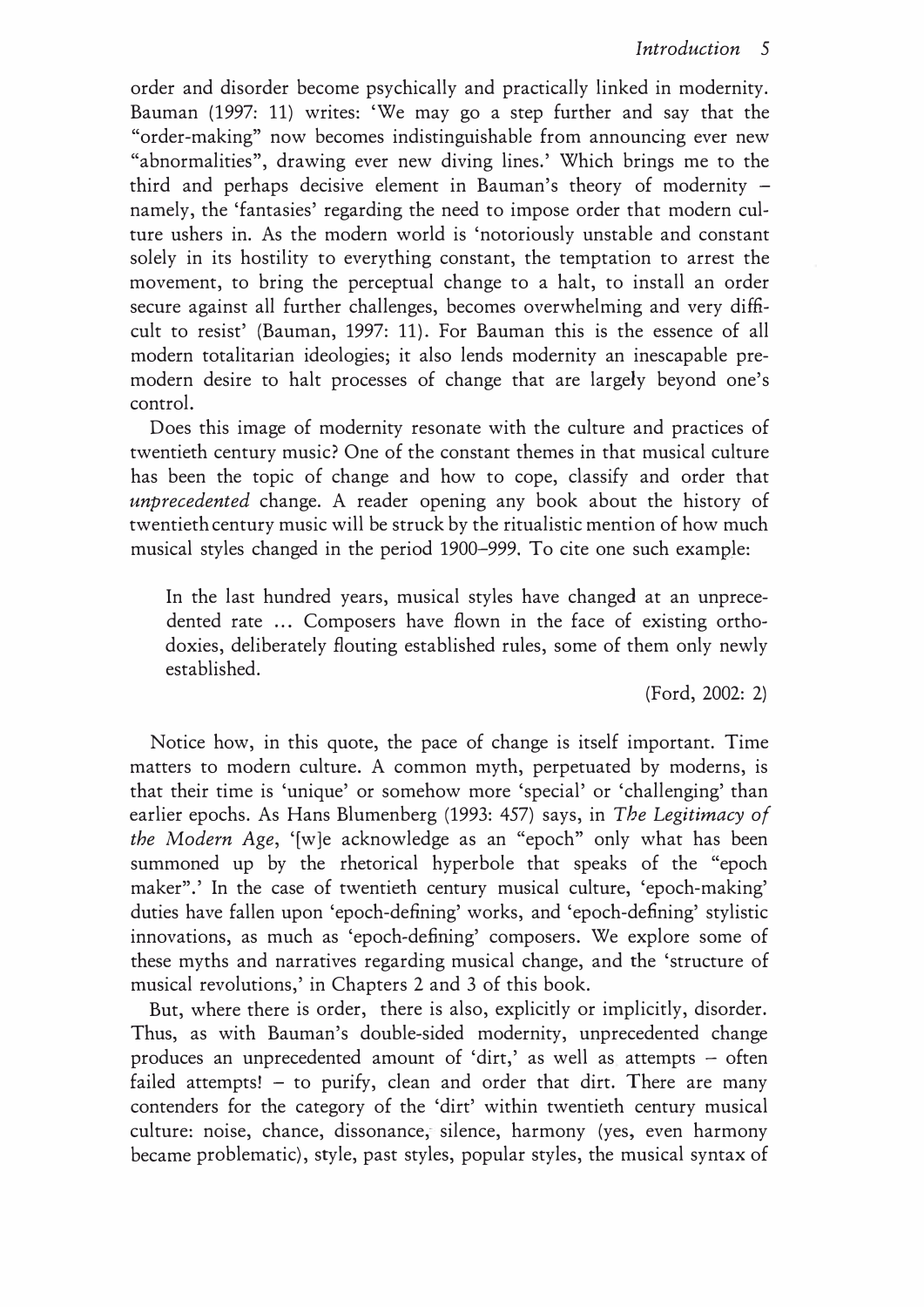other times and other cultures, and, depending on one's perspective, complexity or simplicity. From this list, the question of 'noise' - what it is and what role it should perform  $-$  is particularly illustrative. Modernity is clearly a noise-saturated phenomenon. But the omnipresence of noise heightens the issue of whether some sounds are either random or meaningless. It is also unclear at the outset whether noises increase the sound-pallet of the composer; or present a serious threat to the art of music, as well as the human capacity to deal with one's environment. In short, is noise to be feared or revered, despised or enjoyed?

The case for seeing noise as the dirt of modernity, was advanced by Aldous Huxley, who described the twentieth century as the 'Age of Noise': 'Physical noise, mental noise, and noise of desire - we hold history's record for them ... all the resources of our almost miraculous technology have been thrown into the current assault against silence' (cited in Cox and Warner, 2007: 3). But if noises are everywhere can the composer, as an expert organizer of sound, ignore noise? A decision needs to be made as to whether or not to let noise into music. What if noise is an impurity that actually enriches music? This was the view of American composer Henry Cowell (2007: 23), who wrote in 1929: 'Since the "disease" of noise permeates all music, the only hopeful course is to consider that the noise-germ, like the bacteria of cheese, is a good microbe, which may provide hidden delights to the listener, instead of producing musical oblivion.'

But Cowell presented an even more profound challenge to musical 'ordermaking' – he highlighted that noise is an element of pure musical sounds, much as Schoenberg was to show that dissonance is built into the 'overtones' that are the basis of harmonic music. Cowell (2007: 23) contends that the more we 'search for music based on a pure tone' the more we will confront one 'riddled by noises.' Whether we are dealing with the human voice singing words  $-$  'the pronunciation of most consonants produces irregular vibrations'  $-$  or the sound of an instrument like the violin  $-$  where the string produces both 'periodic' and 'non-periodic' vibrations – noise is an inescapable component on any tone. A truly pure sound 'can only be made in an acoustical laboratory, and even there it is doubtful whether, by the time the tone has reached our ear, it has not been corrupted by resonances picked up on the way' (Cowell, 2007: 23). Cowell suggests we get over the 'ill-repute' of noise and learn to embrace its aesthetic potential:

noise remains a much-used but almost unknown element ... perhaps owing to its ill-repute ... [But] a loud sound is literally noisier than a soft one .. . [and] music does not touch our emotional depths if it does not rise to a dynamic climax ... the noise element has been to music as sex to humanity, essential to its existence, but impolite to mention ... Men like Varèse, in his Hyperprism and Arcana or Bartok, in his Piano Concerto ... render a service by opening a wide field for investigation. (Cowell, 2007: 23-24)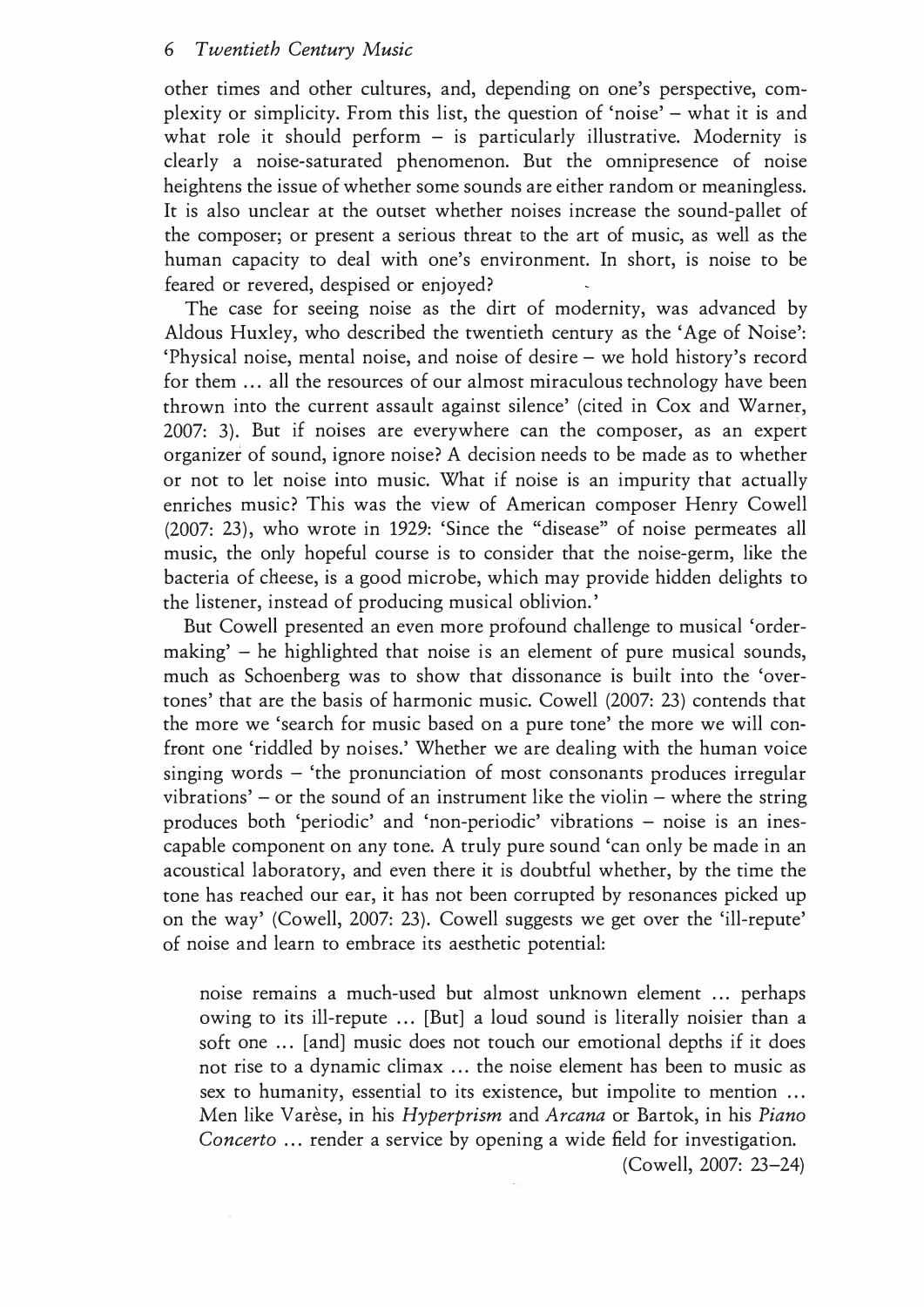Modernity then, as Varèse (2007: 18) puts it, 'liberates' sound by introducing 'never-before-thought-of-use' for both the 'harmonic possibilities of the overtones' and the 'interferences created by the partials' or nonharmonic overtones. He describes this discovery as the 'entirely new magic of sound!' (Varèse, 2007: 18).

The 'never-before-thought-of' aspect of modern life requires what the sociologist of cognitive styles, Eviatar Zerubavel (1991), terms a 'fuzzy mind.' The 'fuzzy mind' is incapable of thinking analytically or of perceiving reality as a discrete set of disconnected entities. Zerubavel (1991: 82) suggests that children tend to epitomize the cognitive style in question to the extent that they have problems 'thinking in a "focused" manner'; separating the 'relevant from the irrelevant'; and don't 'seem to appreciate conventional closure, spatial or temporal.' Something like the fluid thought of children can be found in mythical thought, which blends 'dreams and symbols' with the "real" world'; and also in art, which is a 'stylized form of fantasy. A mental type of adventure ... [which] respects no boundary' (Zerubavel, 1991: 83; 96). Zerubavel (1991: 106) proposes that 'attitudes towards ambiguity vary even within the same culture across time' and that the 'fuzzy mind' has achieved a certain 'cultural prominence since the late nineteenth century.' He adds that the 'modern bent for fluidity' is perhaps most·manifested in the arts where spatio-temporal boundaries are constantly blurred in 'poems that begin in the middle of a word with parentheses ... musical pieces that end before the final resolution of the tonic, and theatrical performances that continue throughout the intermission' (Zerubavel, 1991: 107-8).

The notion that fluidity and ambiguity might be a positive is explored in Richard Sennett's (1970) The Uses of Disorder. As an urbanologist, the author recognizes that a modern cultural form like the city can appear faceless and lacking in community, crowded and somewhat claustrophobic. It can also appear overly planned and built on an inhumane scale. But, argues Sennett (1970: xvii), 'the jungle of the city, its vastness and loneliness, has a positive human value. Indeed, I think certain kinds of disorder need to be increased in city life, so that men can pass into full adulthood.' Not for nothing has the city been such a central site of modern artistic experimentation. The chaos has generated creativity; and, in the words of Raymond Williams (2007), allowed artists to realize that aesthetic codes are to some extent 'constructed' and therefore re-constructible.

However, this raises something of a dilemma for people living in modernity: namely, what balance to strike between order and disorder? And, to what extent is the balancing act between order and disorder amenable to rational control? In her perceptive analysis of cultural change in modernity, Bernice Martin (1981: 84) makes the point that the equation of art with 'techniques for achieving the expression or transcendence' through disorder is uniquely modern. In modernity, disorder and creativity became conjoined in the idea of 'permanent change' in artistic styles. Traditional rules and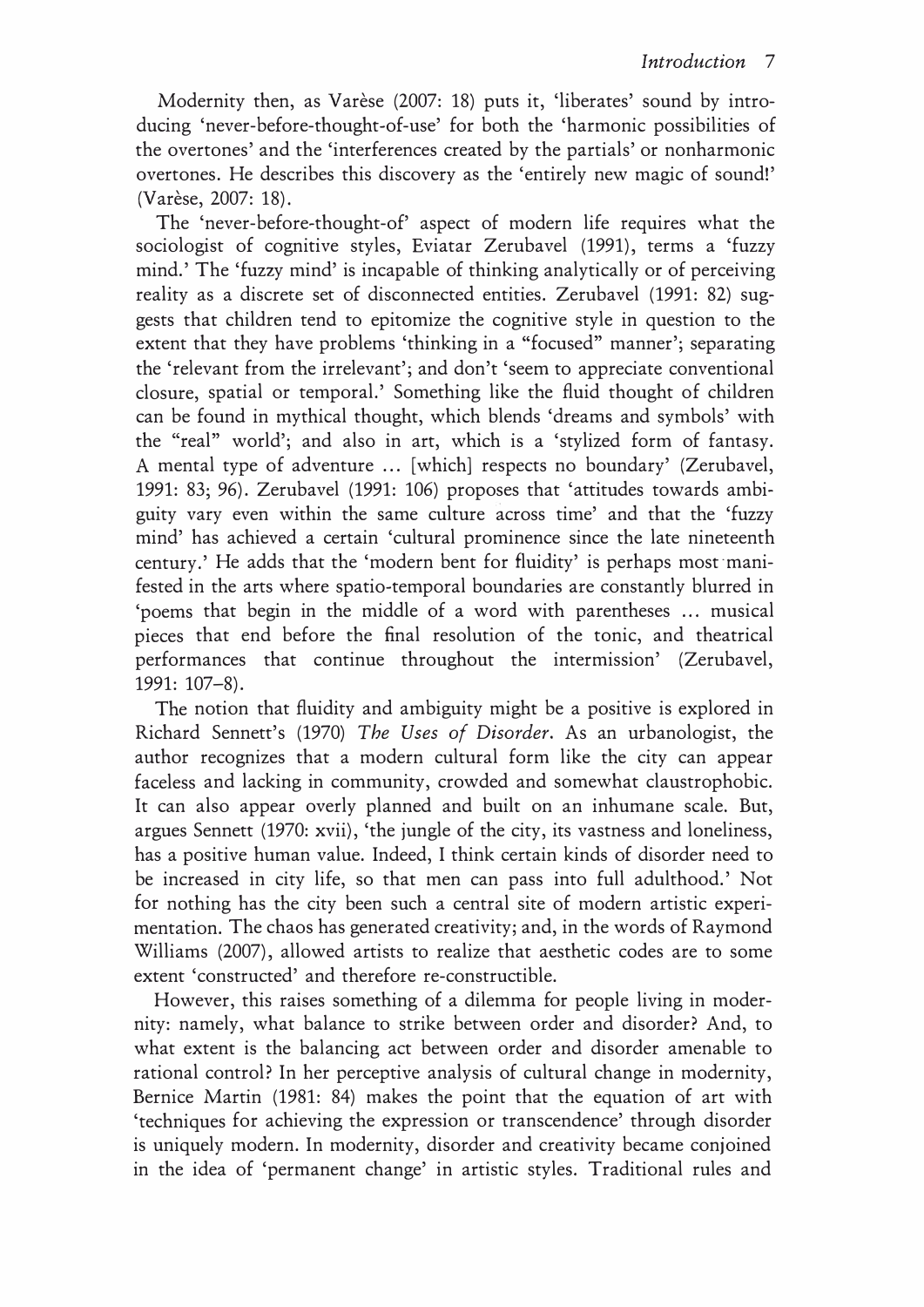shared symbolic codes were rejected once art became a separate sphere of activity, with its own 'sacred values.' In short, it is the art of the modern period, which expresses a 'preference for the transcendent over the finite, for taboo breaking over convention, for innovation over repetition' (Martin, 1981: 86).

Martin makes two further suggestions regarding the condition of art in modernity that are very useful for the present project. The first is that behind the many 'isms' in the modern arts lies 'the family face of Romanticism' (Martin, 1981: 84). The ethos of nonconformity that we find in Modernism dates from Romanticism and clearly did not exist before the advent of modernity:

In medieval Europe the artist was a craftsman/artisan or, if he worked with words or music, a cleric ... By the 18th century he may have been a gentleman ... In any case ... [the] artist himself might be a conformist or troublemaker in his personal capacity but no special *éclat* attached to nonconformity. Gesualdo was a murderer and Purcell is said to have died of a chill caught when his wife locked him out after one of the many nights out on the town ... but Bach lived a model and orderly domestic and civic life ... The idea that the true artist is a rebel and a sufferer or that insanity and wildness are inseparable from genius is a myth of Romanticism.

(Martin, 1981: 85)

It is necessary to take the Romantic mythology regarding the arts into consideration because, in many respects, it is what has led to the various aesthetic and communicative dead-ends experienced in modernity. Martin (1981: 12) describes its consequences on aesthetic communication thus: 'by eliminating the saving, Classical negation ... [the Romantic impulse] releases the terrors and the *ennui* of ultimate meaninglessness.' We will see that, in the case of twentieth century music, many composers had to struggle with the knowledge that 'Without definitions, boundaries and margins, we are incapable of apprehending even the possibility of the infinite, of selftranscendence' (Martin, 1981: 12).

The second significant contribution that Martin's analysis of cultural change makes to a theory of modernity lies in her suggestion that the modern artistic elite have often functioned like members of a religious clerisy or sect. Martin borrows the concept of 'myths of the elite,' from the mythologist Mircea Eliade (1964), to discuss the character of the modern avant-garde:

The 'difficulty' of much modern music, art, literature (and, indeed, its apparent 'meaninglessness') ... [can be likened] to the initiatory ordeals of archaic and traditional societies. One's 'understanding' of such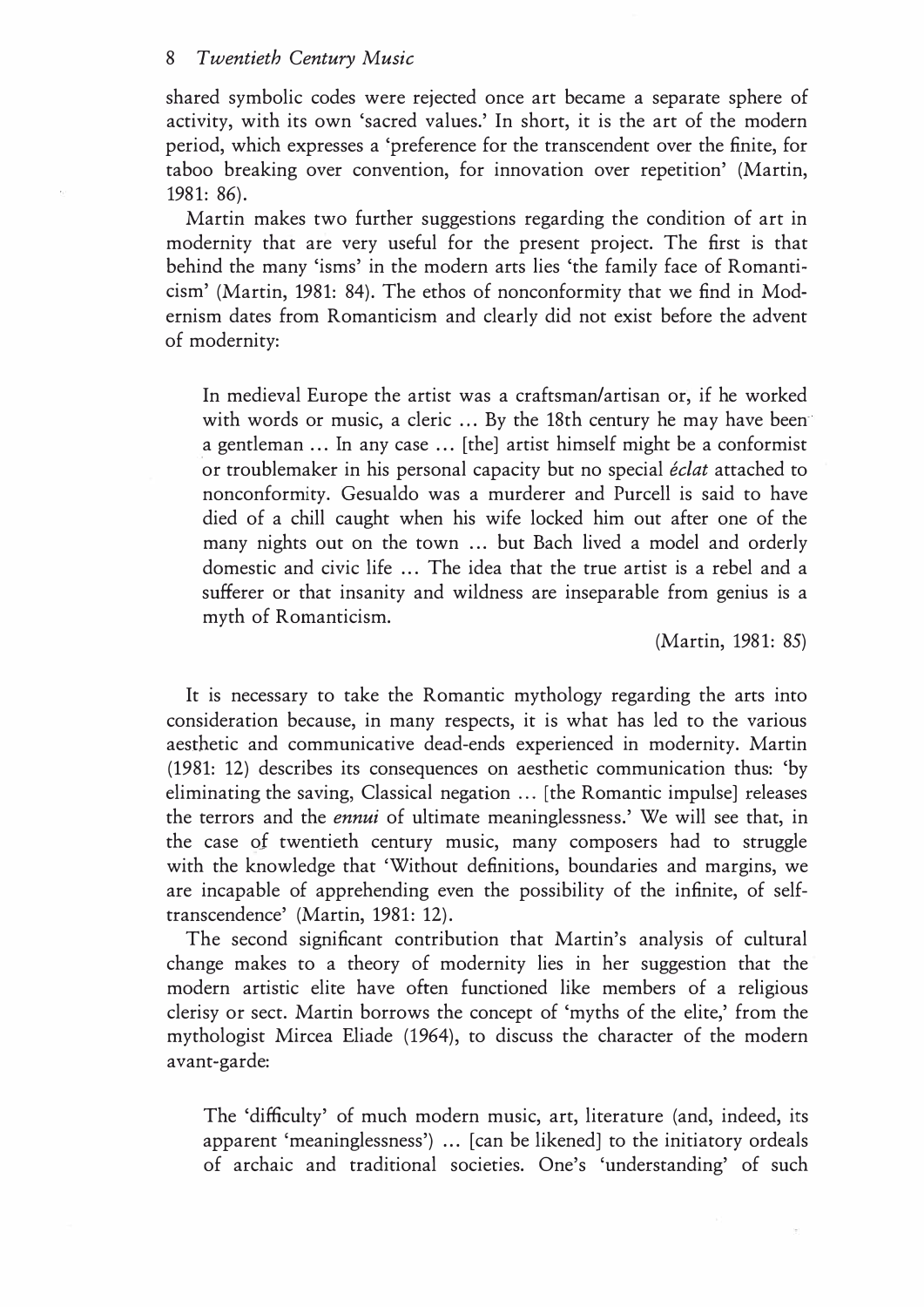difficult works sets one apart from the uninitiated mass and proclaims membership of an elite gnosis.

(Martin, 1981: 42-43)

This is not meant to imply that all modern art, architecture or composition was difficult in the same way. There were multiple 'sects' in existence within each field. In architecture, there were those, like Gaudi and the art noveau, who championed the curve and ornamentation over the straight line and functionality; in music, a healthy number of composers continued to compose tonal or neo-Romantic music. But what Martin is trying to get at is that 'esoteric' and 'difficult' came to be seen as valuable aesthetic and moral properties; they became central features of the Modernist myth of creativity and artistic renewal.

Martin is not alone in seeing the cultivation of difficulty as a quasi-religious attitude, which frames art as a type of spiritual leadership. (NB: As we shall see in Chapters 7-10, the claims to spiritual leadership assumed, in the case of the twentieth century composer, four prominent types: the prophet, priest, ascetic and mystic). In From the Bauhaus to our House, Thomas Wolfe (1981) contends that by rejecting human and transcendental ideals, modern art and architecture retreated into esoteric codes and practices. He labels this retreat into esotericism as the 'compound' mentality:

It was the compounds that produced the sort of avant-gardism that makes up so much of the history of 20th century art. The compounds whether the Cubists, Fauvists, Futurists, or Secessionists - had a natural tendency to be esoteric, to generate theories and forms that would baffle the bourgeoisie. The most perfect device, they soon discovered, was painting, composing, designing, in code ... Composers, artists, or architects in a compound began to have the instincts of the medieval clergy, much of whose activity was devoted exclusively to separating itself from the mob. For mob, substitute bourgeoisie - and here you have the spirit of avant-gardism in the twentieth century.

(Wolfe, 1981: 19)

Much of the task of selling the esoteric and the difficult fell to theorists and the authors of manifestos. Wolfe (1981: 19; 121) quips that there 'were no manifestos in the world of art prior to the twentieth century' and that, for any 'ambitious architect, having a theory became as vital as having a telephone.' Martin (1981: 84) adds that, in the modern arts, making art has often been little more than an 'excuse for an essentially cerebral meditation' and that artistic practitioners have, for most of the century, been 'both haunted and fascinated' by the intellectual 'isms' coming out of 'academic circles' (e.g., Marxism, structuralism, semiotics, and deconstruction). Modern art has highlighted that nihilism and intellectualism can work in tandem - and often have in modernity.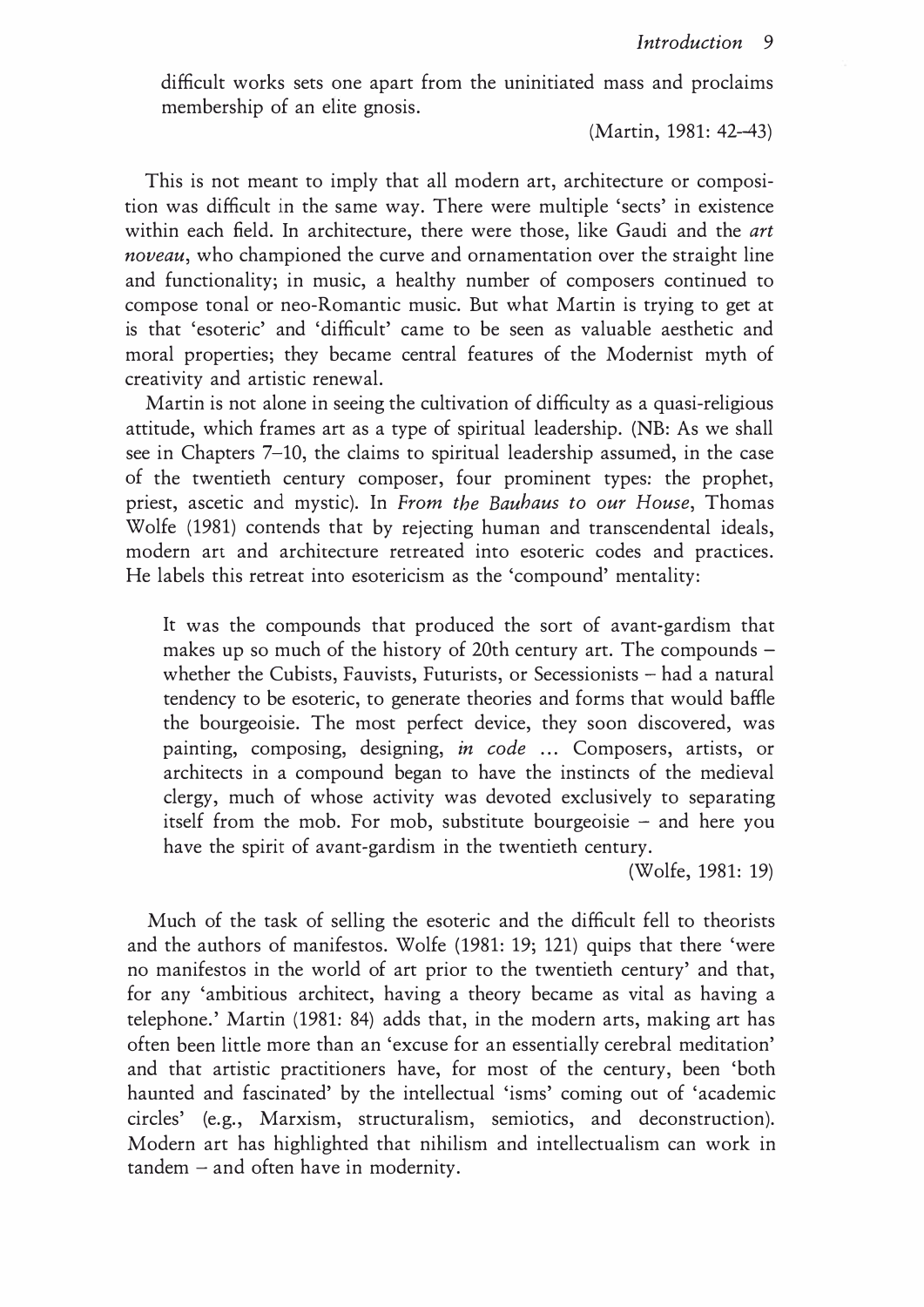The 'compound mentality,' as Wolfe describes it, was particularly acute in the case of music. He says of the twentieth century composer who, he says, had all the 'instincts of the medieval clergy' (Wolfe, 1981: 19):

In the field of serious music, the case was ... very nearly terminal. Within the university compounds, composers had become so ultra-Schoenbergian, so exquisitely abstract, that no one from the outside world any longer had the slightest interest in, much less comprehension of, what was going on ... not even that Gideon's army known as the "concert-going public" could be drawn to an all-contemporary program. They took place only in university concert halls ... The same thirty-five or forty souls, all of them faculty members and graduate students, make up the audience at every contemporary musical event.

(Wolfe, 1981: 89) -

Does the 'terminal' state almost reached by classical composition really matter? Is this not a storm in an avant-garde teacup? As I will argue in Chapters 11 and 12, with respect to the demise of the avant-garde and the likelihood of musical re-enchantment, it matters because music has  $-$  rightly or wrongly - been conceived as an art that expresses something about the spiritual condition of modernity. The philosopher of history, Oswald Spengler (1954: 315), was amongst the first to comment on how 'After the Renaissance the notion of God sheds the old sensuous and personal traits (omnipresence and omnipotence are almost mathematical concepts), becomes little by little identical with the notion of infinite space and in becoming so becomes transcendent world-will.' It is therefore around 1700 'that painting has to yield to instrumental music  $-$  the only art that in the end-is capable of clearly expressing what we feel about God' (Spengler, 1954: 315). But, by the time the German author Thomas Mann (1949: 231, penned the twentieth century novel Doctor Faustus, based on the life of a fictional Modernist composer, the metaphysical and aesthetic power of music was deemed to belong to the Devil: 'the true master and giver of such rapture.' For the Adrian Leverkühn, the fictional composer, as for Adorno who was philosophical and musicological counselor to Mann during the writing of *Doctor Faustus*  $-$  the only role music could play in the modern world was that of 'representation of universal self-alienation' (Etter, 2001: 2). The inability of modern music to function as affirmative transcendence led Jean-Francois Lyotard (1974) to label modern music a kind of 'negative theology' (see de la Fuente, 1999).

This is yet another irony in the entanglement of music and modernity the will-to-purification (i.e., instrumental music based on tonal principles) rebounded into a form of re-enchantment (i.e., music as a spiritual and transcendental art) only to become, in the twentieth century, a reminder of the impossibility of transcendence. This state of affairs becomes an issue because of the perceived 'distance' between music and society in the last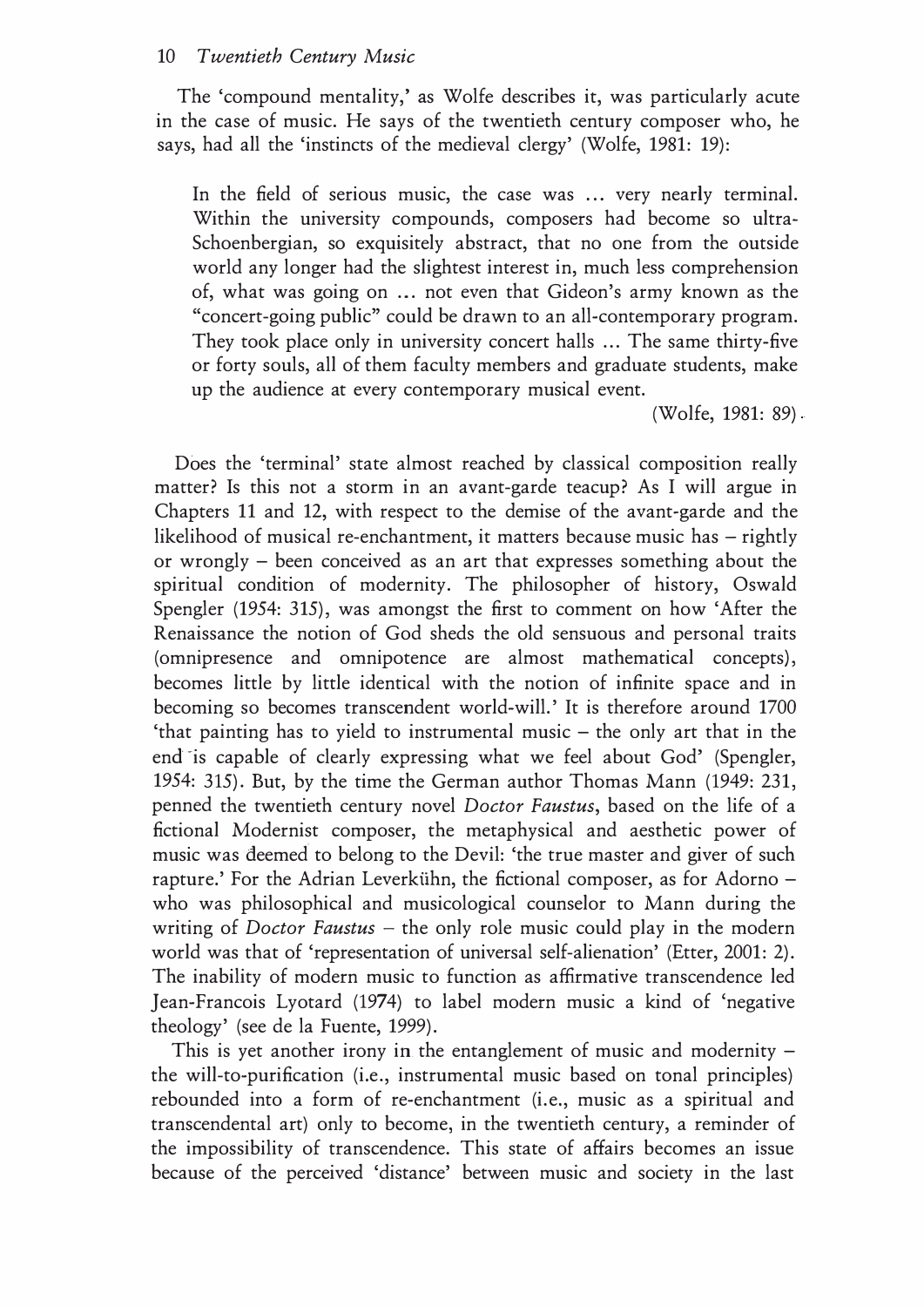century; or  $-$  as we shall see in Chapter  $6 -$  because of the 'communication' gap' between composers and audiences. The difficulties faced by the modern composer stem from a fundamental paradox: as an 'alogogenic, completely unrelated to language, non-artifact, having no physical existence' music courts the possibility of becoming 'a self-referential, aural abstraction' (Born, 1991: 166). This tendency is exacerbated in modern societies by virtue of 'the high development of role-specific knowledge [that] allows music to be removed to a considerable distance from the central core of everyday life' (Shepherd, 1976: 14). As Michael Chanan (1994: 4) puts it, while 'Western civilization proclaims its music as one of its proudest achievements,' it is also true that the 'Western system of notation has allowed' music to be divided 'into two separate processes: composition ... and performance.' In the case of so-called 'serious' or art music, 'it's almost as impossible for someone with no formal education in music to read a piece of musical analysis as it is for someone who is not a chemist to read a research paper in chemistry' (Chanan, 1994: 6).

We have highlighted some of the cultural and existential dilemmas facing the twentieth century composer. He or she has been caught between the competing demands of originality and communicability, the need to break codes and the need to provide listeners with sufficient cues to follow and appreciate a piece of music. For composer George Rochberg (1984: 334), the competing demands are heightened by the fact that music is a temporal art: 'Because music is precisely a temporal art, it loses meaning in exact ratio to the degree of "forgetting" built into it' (Rochberg, 1984: 334). Without the ordering principles of tonality, much 'of what still goes under the name of "music",' claims Rochberg (1984: 332), is 'either simply sound-generation or soul-less complexity or mindless minimalism.' The conclusion is that Modernism became 'insensitive to the hungers of the human spirit' and the arts lost their 'power to interest or move listeners, viewers, readers' (Rochberg, 1984: 331). Whether or not this was inevitable, will be a central question for this book.

A few preliminary remarks are in order regarding the empirical scope of the book. By 'twentieth century music,' this study means the art or classical music of the last century. The contours of this musical culture run from figures such as Debussy, Schoenberg, Stravinsky, Les Six, Charles Ives and Henry Cowell to composers such as Philip Glass, Steve Reich, John Adams and Brian Ferneyhough. In between these two end points, the musical culture produced charismatic figures such as Olivier Messiaen, Pierre Boulez, Karlheinz Stockhausen, John Cage, Morton Feldman, Gyorgy Ligeti and Luciano Berio. Underpinning the list of names is a range of styles and musical innovations: atonality; primitivism; Neo-Classicism; twelve-tone music; total serialism; aleatoric techniques; electronic music; minimalism; postmodern 'collage'; and the 'New Complexity.' Morgan (1984: 458) posits that the 'most important historical moment in defining the main coordinates of twentieth century music was the widespread break from traditional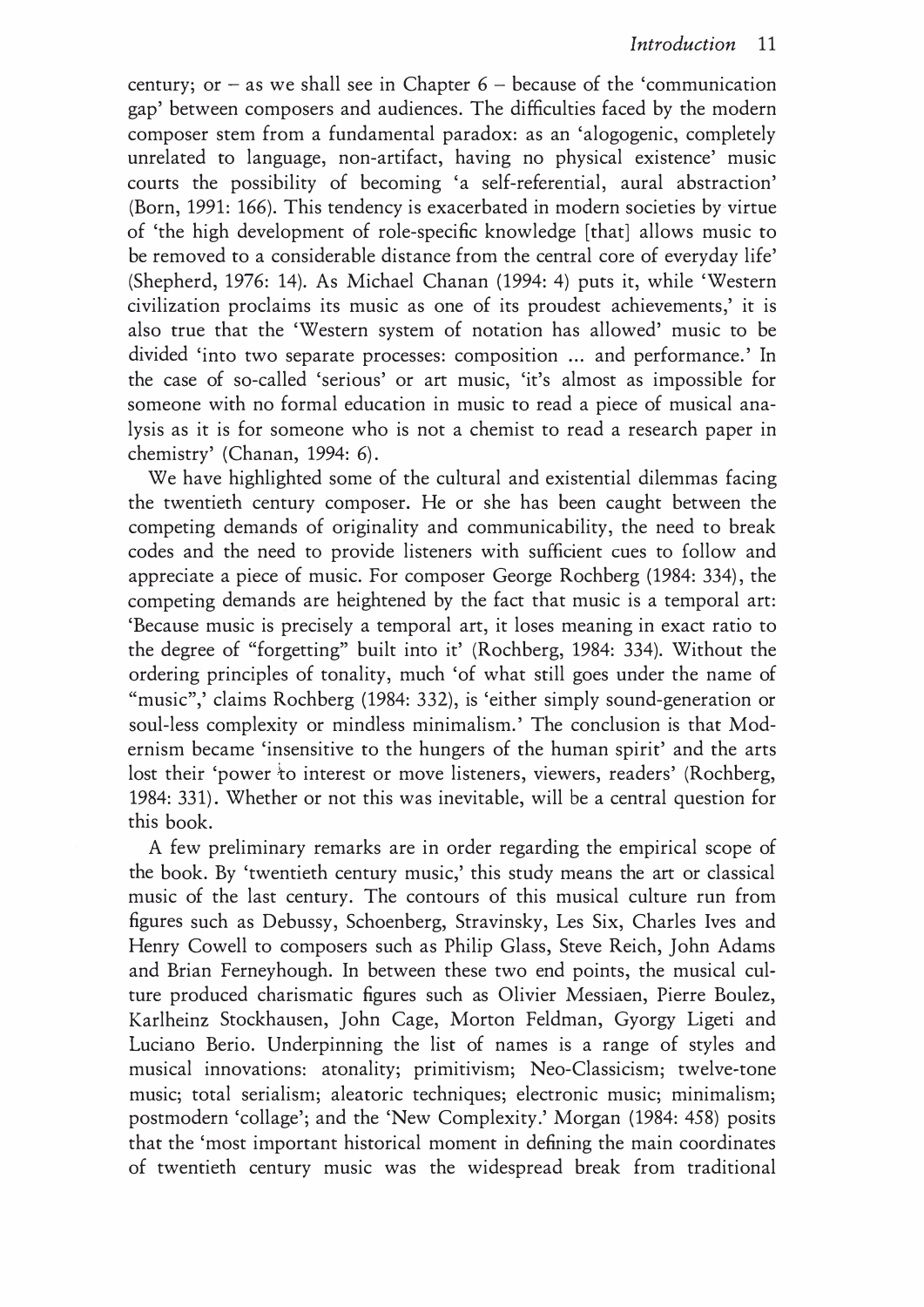tonality that occurred during the first decade of the century.' It was this that gave rise to the 'expressive variety' and 'linguistic plurality' of the 'modern age' (Morgan, 1984: 458).

The label 'twentieth century' is arguably less polemical than 'contemporary,' 'modern' or 'new.' The latter seem more suited to rallying the troops. Thus, we have the International Society for Contemporary Music (established in 1922); journals such as Modern Music (established in 1924); and, the more academic, Perspectives of New Music (established in 1962). Interestingly, the term 'twentieth century music' has survived both the end of the century and the death of the various musical 'isms' associated with the last century.

However, it should be acknowledged that the label has generated criticism from scholars associated with the 'new musicology.' For example, Derek B. Scott (1990: 385) expresses annoyance at the fact that 'Jimi Hendrix is not in the New Grove' and that 'if you look for Charlie Parker in the New Oxford History of Music, you find Horatio Parker instead.' Equally critical is Susan McClary's (1989), 'Terminal Prestige: The Case of Avant-Garde Composition,' which argues: 'Perhaps only with the twentieth century avant-garde ... has there been a music that has sought to secure prestige precisely by claiming to renounce all possible social functions and values' (McClary, 1989: 60). My own position in this book is that, as a cultural sociologist, I should study how labels are used and the kind of symbolic work they perform. In any case, symbolic associations are not exhausted by the intentions of the composer or, for that matter, performer. Arved Ashby (2004a: 2) argues that it is equally important to map the meanings that even twentieth century music has 'held for a significant number of listeners' and that this may require going well beyond the confines of 'art musical institutions' (for e.g., the role of modernist music in film soundtracks). As we shall see in Chapter 11, there are those historical moments when a twentieth century composer and his or her music have resonated with the culture more broadly - for example, the music of Stockhausen in the 1960s.

One of the exciting things about undertaking a project that aims to bring social theory and music history together is that the dialogue between the two disciplines is expanding all the time. These days, social science perspectives seem to be taken more seriously by music scholars. Thus, Clarke and Cook (2004: 5) propose a 'musicology that embodies a principled awareness of both the potential to engage with large bodies of relevant data, and the appropriate methods for achieving this'; and the sociologist Tia DeNora (2004: 38-39) , a contributor to Clarke and Cooke's volume, suggests that the 'sociology of music has found its empirical feet and thus a way to ground its claims about the links between music and society.' In this respect, it is interesting that two major sociological studies of twentieth century music, Georgina Born's (1995) Rationalizing Culture (a study of Boulez and IRCAM) and Catherine Cameron's (1996) Dialectics in the Arts (a study of American experimental music), were both conducted by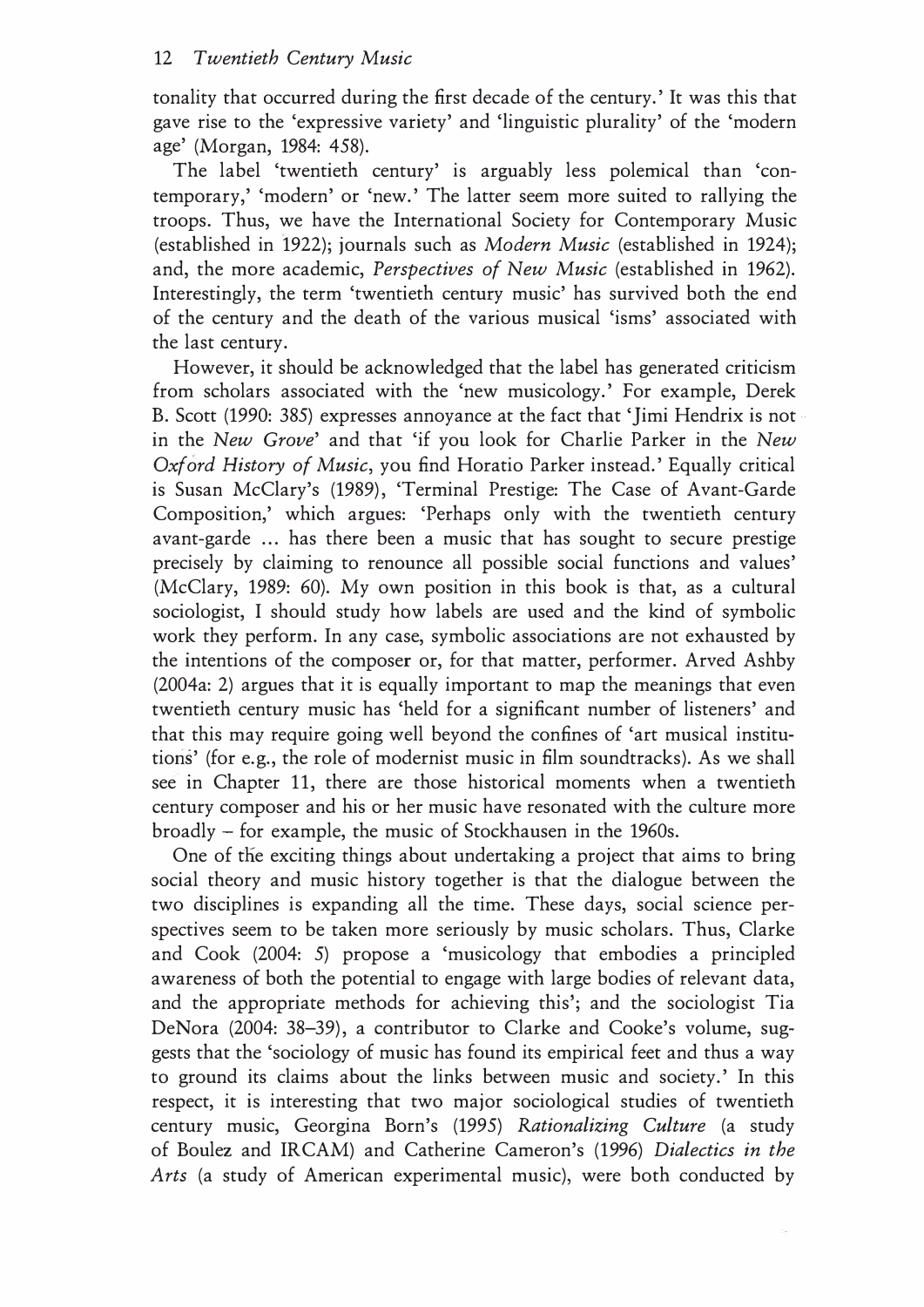anthropologists, thereby producing highly contextualized and empirically rich accounts of those musical cultures.

However, the present book is operating within a different genre of sociological analysis: namely, the kind of theoretical framework associated with cultural sociology. While cultural sociology is no easy thing to define  $$ in particular, after the plethora of approaches unleashed by the so-called 'cultural turn' - Jeffrey C. Alexander's (2003: 3-4) programmatic book The Meanings of Social Life proposes that a cultural sociology examines the 'unconscious cultural structures that regulate society.' Its goal is therefore similar to that of psychoanalysis and the study of mythology in bringing to light the 'social conscious' and revealing to 'men and women the myths' that they draw upon to make sense of the world (Alexander, 2003: 4). Such a cultural sociology is pitted against the sociology of culture (and its sub-divisions such as the sociology of art, knowledge and religion), for it sees the latter as unconcerned 'with interpreting collective meanings, much less with tracing the moral textures and delicate emotional pathways by which individuals and groups come to be influenced by them' (Alexander, 2003: 5).

Other authors have argued that a Kultursoziologie of modernity is evident already in 'theorists like de Tocqueville and Durkheim, Weber, Simmel and Mannheim' (Zijderveld, 1982: 9). The work of these classical theorists doesn't constitute a single theoretical system but it does point to a joint interest in the social meaning of customs and manners, collective representations, art forms, life experiences, religious worldviews and the effects of urbanization and rationalization on culture. Roland Robertson (1978: 5) proposes sociologists interested in a 'cultural foci' return to classical theorists like Weber and Simmel. He also defines cultural sociology as a style of analysis:

Cultural sociology is not a school or a particular theoretic tendency. Rather it is a style of analysis  $-$  a standpoint which insists on the salience of concern with life as well as society, concern with the role of ideas and symbols and the transmission of historicity, and a number of other matters which are best exposed by ways of detailed case-studies. (Robertson, 1978: 7)

Robertson (1978: 6) admits that 'Cultural sociologists are still charged with being too "humanistic", too "philosophical" or whatever.' While the passage of time has seen a greater acceptance of cultural approaches, there is still some truth in the claim that not all social scientists are willing to accept that the 'soft variables' of art, symbols and culture are as important as the 'hard variables' of power, social structure and material conditions (on this debate see Rojek and Turner, 2000). However, there is a danger that in their concern with 'hard variables' sociologists leave discussion of artistic modernity to humanists; or that they fail to explore the symbolic responses of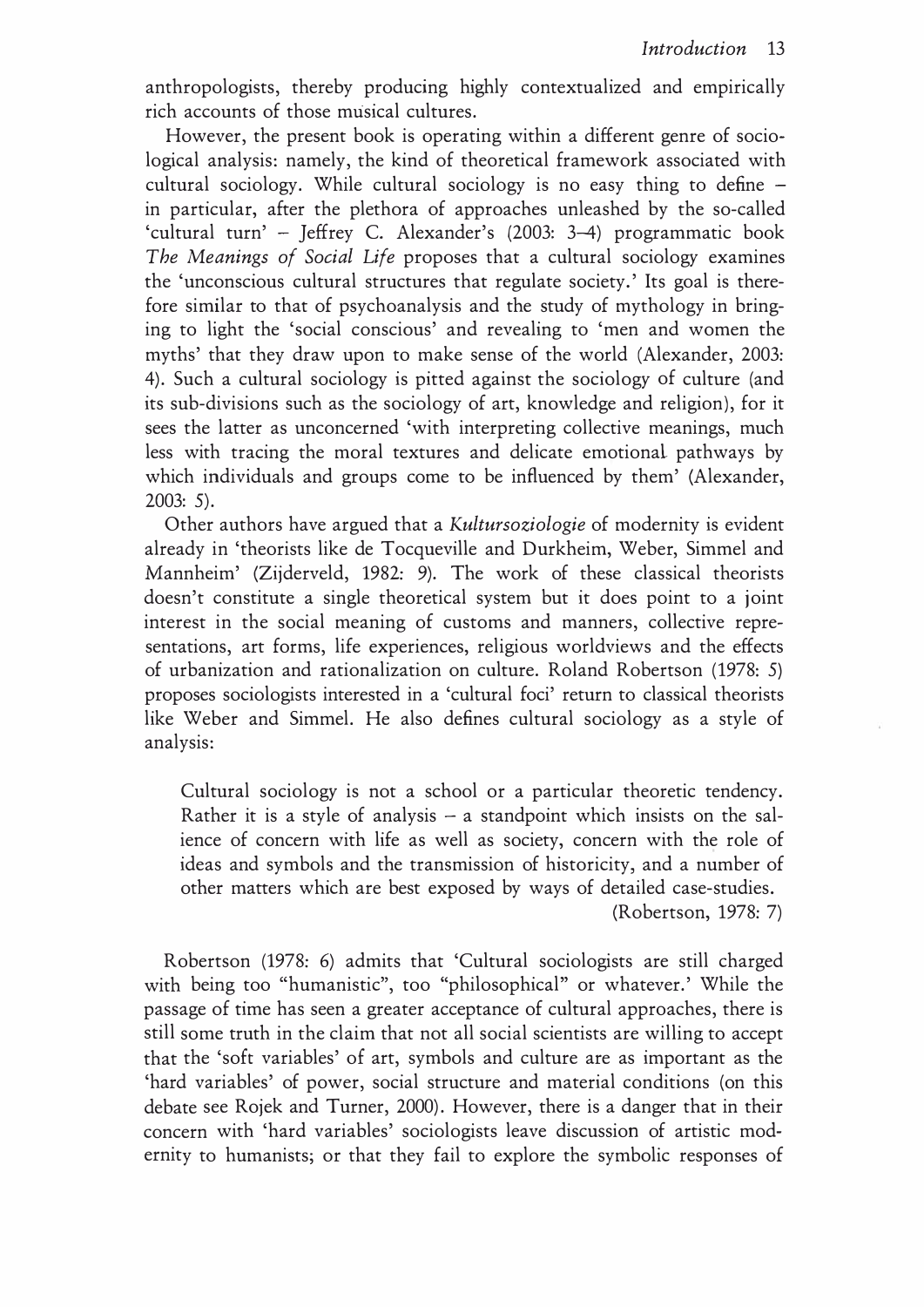artists to modernity. As Martin (1982: 2) suggests, 'art forms are part of the modern culture's reflection' upon the principle of Romanticism and a sociologist studying modernity encounters a topic 'already well worked by artists, philosophers, scientists and folk bricoleurs.' Even an arch-Modernist like Schoenberg would claim:

It has always been my belief that a composer speaking of his own problems speaks at once of the problems of mankind. But he does so in a symbolical way ... expressing matters of philosophy, economy or problems of labor, society or morals.

(Cited in Harvey, 1999: 52)

What has been discernible in recent socio-cultural discussions of modernity is an increasing recognition that revolutionary changes in ways of 'seeing,' 'hearing' and 'writing' the world were just as central to the phenomenon of modernity as the application of reason and intellect. David Harvey (1989: 216) offers one such theoretical perspective when he writes: 'Modernization entails ... the perpetual disruption of temporal and spatial rhythms, and Modernism takes as one of its missions the productions of new meanings for space and time in a world of ephemerality and fragmentation.' In Art and Social Structure, Robert Witkin (1995) welcomes such attempts to overcome the puzzling lag in social theory appropriating aesthetic discussions of modernity:

The theorizing concerning modernity has some puzzling lacunae in it. The critical reflections of ... [recent] thinkers on modernity constitute a project that echoes many of the concerns and ideas of modernist artists in the early years of the [twentieth] century. Why were these artists so modern? Why did academic culture take so long to catch up? Should not this cultural lag be itself an important topic of theorizing?

(Witkin, 1995: 31)

In some respects, it was cultural historians  $-$  many of whom will be drawn upon in this study  $-$  who were first to highlight the consequences of artistic Modernism for a discussion of modernity. This book will be reliant on such cultural histories. Such studies tap into the symbolic and mythological quality of artistic Modernism; as well as the agency that the arts exercised upon the world. To quote from Modris Eksteins (1989: xvi), who uses Stravinsky's Rite of Spring as a symbol of twentieth century modernity  $-$  including the destructive qualities of that modernity  $-$  art ought to be 'regarded as a social phenomenon and Modernism as the principal urge of our time.' The study of 'principal urges' is something that a cultural sociology of modernity, from Weber onwards, has been committed to exploring. In this, and various other respects, the cultural history and cultural sociology of modernity converge.